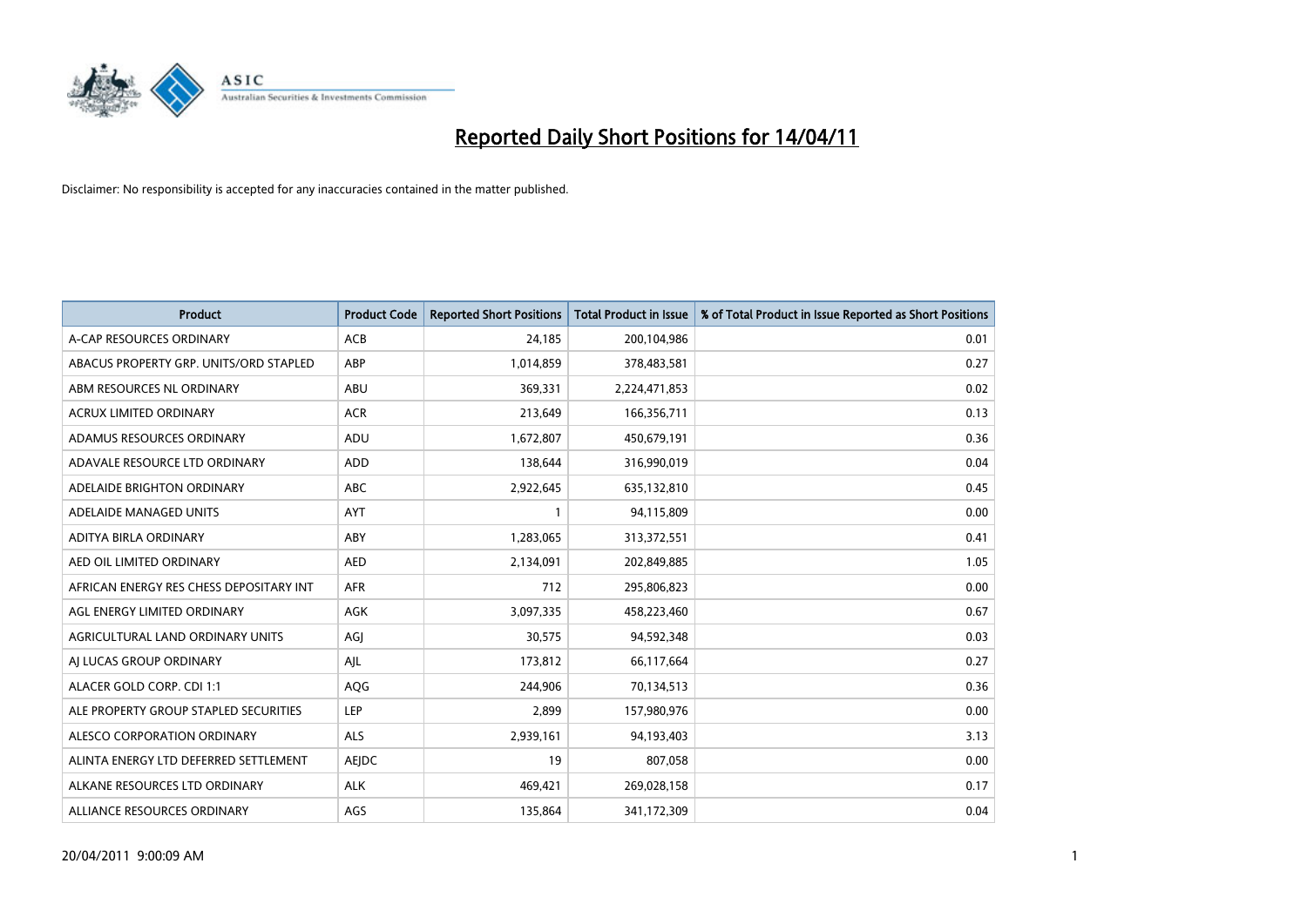

| <b>Product</b>                         | <b>Product Code</b> | <b>Reported Short Positions</b> | <b>Total Product in Issue</b> | % of Total Product in Issue Reported as Short Positions |
|----------------------------------------|---------------------|---------------------------------|-------------------------------|---------------------------------------------------------|
| ALLIED GOLD LIMITED ORDINARY           | <b>ALD</b>          | 1,302,608                       | 1,198,537,554                 | 0.11                                                    |
| ALUMINA LIMITED ORDINARY               | <b>AWC</b>          | 24,544,859                      | 2,440,196,187                 | 0.99                                                    |
| AMADEUS ENERGY ORDINARY                | AMU                 | 604,000                         | 300,288,855                   | 0.20                                                    |
| AMALGAMATED HOLDINGS ORDINARY          | <b>AHD</b>          | 14,345                          | 157,458,568                   | 0.01                                                    |
| AMCOM TELECOMM, ORDINARY               | <b>AMM</b>          | 30,543                          | 716,812,103                   | 0.00                                                    |
| AMCOR LIMITED ORDINARY                 | <b>AMC</b>          | 6,327,368                       | 1,227,383,880                 | 0.50                                                    |
| AMP LIMITED ORDINARY                   | AMP                 | 9,919,241                       | 2,789,686,764                 | 0.33                                                    |
| AMPELLA MINING ORDINARY                | <b>AMX</b>          | 337,071                         | 203,285,108                   | 0.15                                                    |
| ANGLOGOLD ASHANTI CDI 5:1              | AGG                 | 4,996                           | 89,207,765                    | 0.01                                                    |
| ANSELL LIMITED ORDINARY                | <b>ANN</b>          | 3,923,644                       | 133,007,903                   | 2.96                                                    |
| ANTARES ENERGY LTD ORDINARY            | <b>AZZ</b>          | 101,632                         | 275,500,000                   | 0.04                                                    |
| ANZ BANKING GRP LTD ORDINARY           | ANZ                 | 5,887,109                       | 2,596,414,163                 | 0.21                                                    |
| APA GROUP STAPLED SECURITIES           | <b>APA</b>          | 5,996,617                       | 556,193,951                   | 1.07                                                    |
| APEX MINERALS NL ORDINARY              | <b>AXM</b>          | 885.146                         | 5,550,243,713                 | 0.02                                                    |
| APN EUROPEAN RETAIL UNITS STAPLED SEC. | <b>AEZ</b>          | 11,832                          | 544,910,660                   | 0.00                                                    |
| APN NEWS & MEDIA ORDINARY              | <b>APN</b>          | 21,136,315                      | 618,568,292                   | 3.44                                                    |
| AQUARIUS PLATINUM. ORDINARY            | <b>AOP</b>          | 2,466,732                       | 463,266,640                   | 0.51                                                    |
| AQUILA RESOURCES ORDINARY              | <b>AQA</b>          | 3,867,533                       | 374,323,124                   | 1.03                                                    |
| ARAFURA RESOURCE LTD ORDINARY          | <b>ARU</b>          | 5,164,449                       | 367,930,342                   | 1.42                                                    |
| ARB CORPORATION ORDINARY               | <b>ARP</b>          | 8,022                           | 72,481,302                    | 0.00                                                    |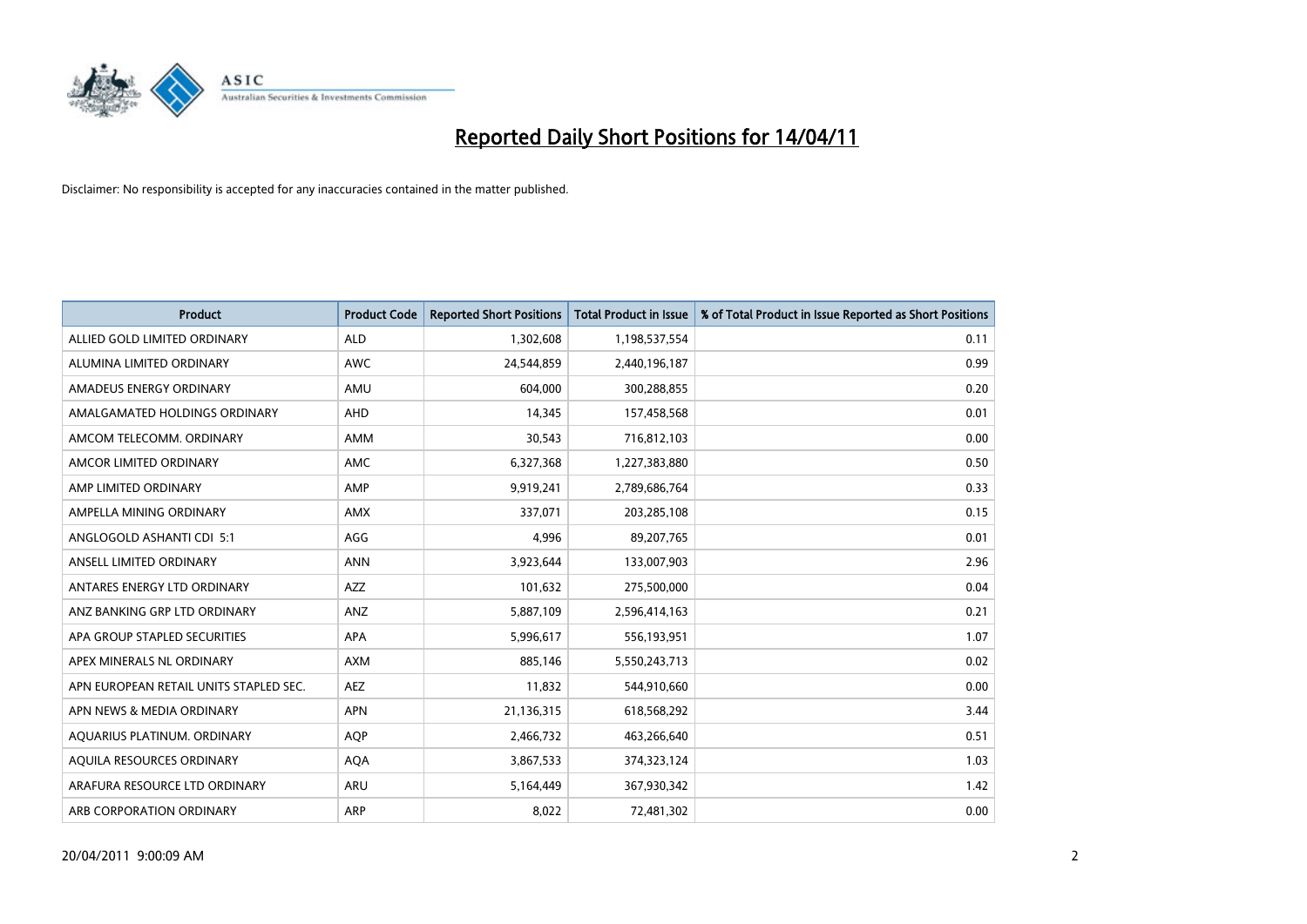

| <b>Product</b>                          | <b>Product Code</b> | <b>Reported Short Positions</b> | <b>Total Product in Issue</b> | % of Total Product in Issue Reported as Short Positions |
|-----------------------------------------|---------------------|---------------------------------|-------------------------------|---------------------------------------------------------|
| ARDENT LEISURE GROUP STAPLED SECURITIES | AAD                 | 360,462                         | 318,147,978                   | 0.10                                                    |
| ARISTOCRAT LEISURE ORDINARY             | ALL                 | 31,497,842                      | 536,480,307                   | 5.87                                                    |
| ASCIANO LIMITED ORDINARY                | <b>AIO</b>          | 12,125,626                      | 2,926,103,883                 | 0.41                                                    |
| ASG GROUP LIMITED ORDINARY              | <b>ASZ</b>          | 16,759                          | 168,247,718                   | 0.01                                                    |
| ASPEN GROUP ORD/UNITS STAPLED           | <b>APZ</b>          | 1,251,284                       | 592,674,670                   | 0.19                                                    |
| ASPIRE MINING LTD ORDINARY              | <b>AKM</b>          | 71,373                          | 535,971,483                   | 0.02                                                    |
| ASTON RES LTD ORDINARY                  | <b>AZT</b>          | 213,136                         | 204,527,604                   | 0.10                                                    |
| ASTRO JAP PROP GROUP STAPLED SECURITIES | AJA                 | 15,161                          | 58,445,002                    | 0.03                                                    |
| ASX LIMITED ORDINARY                    | <b>ASX</b>          | 1,061,891                       | 175,136,729                   | 0.61                                                    |
| ATLANTIC LIMITED ORDINARY               | ATI                 | 550,503                         | 112,790,281                   | 0.49                                                    |
| ATLAS IRON LIMITED ORDINARY             | <b>AGO</b>          | 2,682,229                       | 815,689,044                   | 0.32                                                    |
| AURORA MINERALS LTD ORDINARY            | ARM                 | 680                             | 104,167,499                   | 0.00                                                    |
| AURORA OIL & GAS ORDINARY               | <b>AUT</b>          | 215,813                         | 403,687,342                   | 0.05                                                    |
| <b>AUSDRILL LIMITED ORDINARY</b>        | <b>ASL</b>          | 1,609,871                       | 263,133,904                   | 0.61                                                    |
| AUSENCO LIMITED ORDINARY                | AAX                 | 3,255,887                       | 122,987,022                   | 2.64                                                    |
| <b>AUSTAL LIMITED ORDINARY</b>          | ASB                 | 178,385                         | 188,069,638                   | 0.09                                                    |
| AUSTAR UNITED ORDINARY                  | <b>AUN</b>          | 1,478,925                       | 1,271,389,658                 | 0.09                                                    |
| <b>AUSTBROKERS HOLDINGS ORDINARY</b>    | <b>AUB</b>          | 2,720                           | 54,339,433                    | 0.01                                                    |
| AUSTIN ENGINEERING ORDINARY             | <b>ANG</b>          | 103,361                         | 71,714,403                    | 0.14                                                    |
| <b>AUSTRALAND ASSETS ASSETS</b>         | AAZPB               | 1,168                           | 2,750,000                     | 0.04                                                    |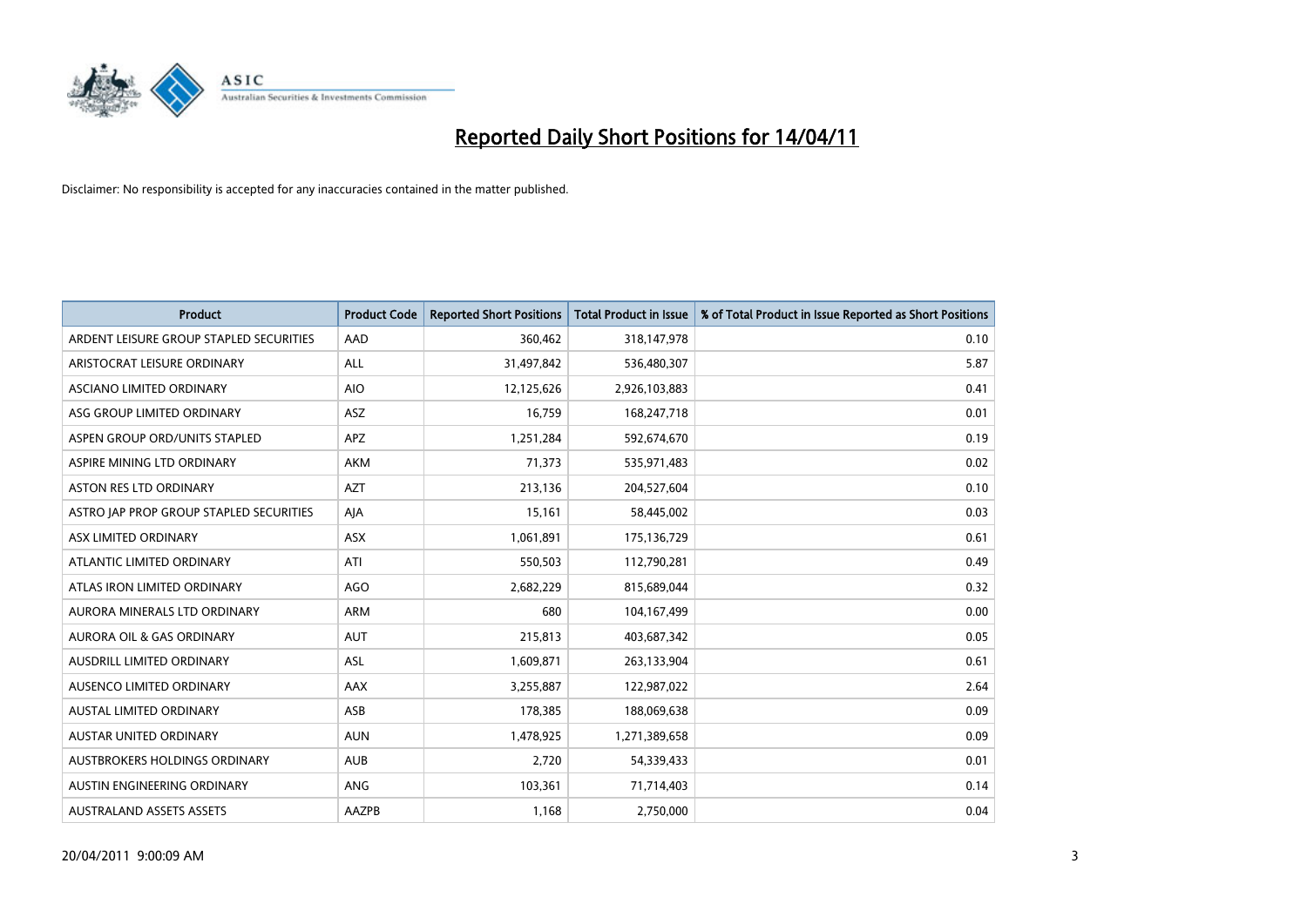

| <b>Product</b>                       | <b>Product Code</b> | <b>Reported Short Positions</b> | <b>Total Product in Issue</b> | % of Total Product in Issue Reported as Short Positions |
|--------------------------------------|---------------------|---------------------------------|-------------------------------|---------------------------------------------------------|
| AUSTRALAND PROPERTY STAPLED SECURITY | <b>ALZ</b>          | 778,821                         | 576,846,597                   | 0.13                                                    |
| AUSTRALIAN AGRICULT. ORDINARY        | <b>AAC</b>          | 4,441,908                       | 264,264,459                   | 1.66                                                    |
| <b>AUSTRALIAN EDUCATION UNITS</b>    | <b>AEU</b>          | 625.000                         | 134,973,383                   | 0.46                                                    |
| AUSTRALIAN INFRASTR. UNITS/ORDINARY  | <b>AIX</b>          | 904,699                         | 620,733,944                   | 0.14                                                    |
| AUSTRALIAN MINES LTD ORDINARY        | <b>AUZ</b>          | 1,400,000                       | 576,910,315                   | 0.24                                                    |
| AUSTRALIAN PHARM, ORDINARY           | API                 | 2,045,834                       | 488,115,883                   | 0.41                                                    |
| AUTOMOTIVE HOLDINGS ORDINARY         | <b>AHE</b>          | 302,338                         | 226,387,577                   | 0.13                                                    |
| AVEXA LIMITED ORDINARY               | <b>AVX</b>          | 243,657                         | 847,688,779                   | 0.03                                                    |
| AWE LIMITED ORDINARY                 | <b>AWE</b>          | 2,762,049                       | 521,871,941                   | 0.55                                                    |
| AZUMAH RESOURCES ORDINARY            | <b>AZM</b>          | 33,665                          | 272,696,055                   | 0.01                                                    |
| BANDANNA ENERGY ORDINARY             | <b>BND</b>          | 122,483                         | 426,515,482                   | 0.02                                                    |
| BANK OF QUEENSLAND. ORDINARY         | <b>BOO</b>          | 3,130,470                       | 222,072,957                   | 1.39                                                    |
| <b>BANNERMAN RESOURCES ORDINARY</b>  | <b>BMN</b>          | 122,092                         | 234,435,934                   | 0.06                                                    |
| BATHURST RESOURCES ORDINARY          | <b>BTU</b>          | 5,800,848                       | 613,741,330                   | 0.93                                                    |
| <b>BAUXITE RESOURCE LTD ORDINARY</b> | <b>BAU</b>          | 96,297                          | 235,379,896                   | 0.04                                                    |
| BC IRON LIMITED ORDINARY             | <b>BCI</b>          | 13,844                          | 94,361,000                    | 0.02                                                    |
| BCD RESOURCES NL ORDINARY            | <b>BCD</b>          | 47,499                          | 806,698,959                   | 0.01                                                    |
| BEACH ENERGY LIMITED ORDINARY        | <b>BPT</b>          | 1,021,133                       | 1,099,021,290                 | 0.08                                                    |
| BEADELL RESOURCE LTD ORDINARY        | <b>BDR</b>          | 1,308,974                       | 622,147,828                   | 0.20                                                    |
| BENDIGO AND ADELAIDE ORDINARY        | <b>BEN</b>          | 5,755,531                       | 360,048,771                   | 1.60                                                    |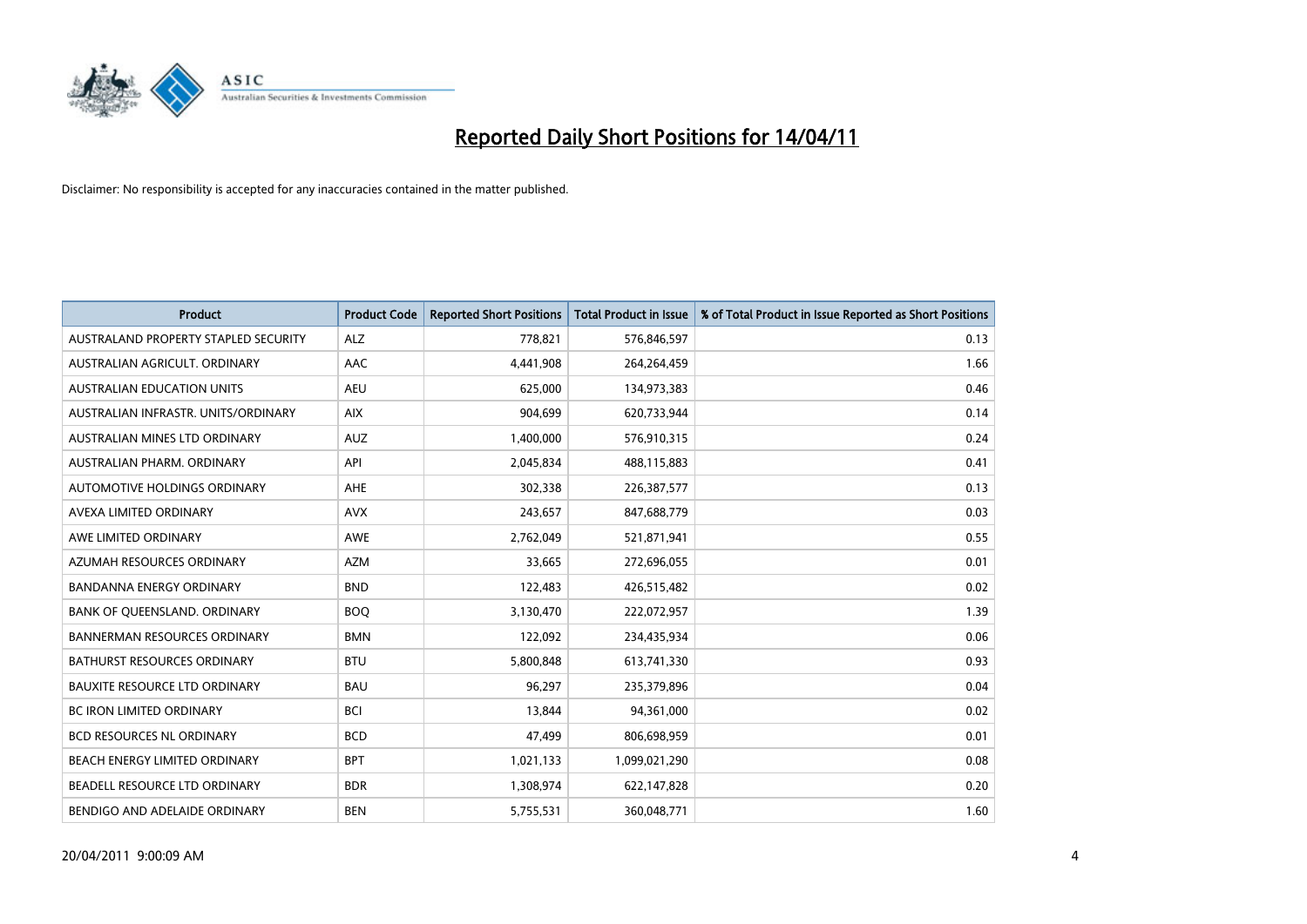

| <b>Product</b>                       | <b>Product Code</b> | <b>Reported Short Positions</b> | <b>Total Product in Issue</b> | % of Total Product in Issue Reported as Short Positions |
|--------------------------------------|---------------------|---------------------------------|-------------------------------|---------------------------------------------------------|
| BERKELEY RESOURCES ORDINARY          | <b>BKY</b>          | 297,115                         | 174,298,273                   | 0.15                                                    |
| BETASHARES ASX FIN ETF UNITS         | <b>OFN</b>          | 28,500                          | 4,509,251                     | 0.63                                                    |
| BETASHARES ASX RES ETF UNITS         | <b>ORE</b>          | 198,220                         | 4,519,432                     | 4.39                                                    |
| BETASHARES US DOLLAR ETF UNITS       | <b>USD</b>          | 3,000                           | 5,253,661                     | 0.06                                                    |
| BHP BILLITON LIMITED ORDINARY        | <b>BHP</b>          | 46,684,718                      | 3,356,081,497                 | 1.34                                                    |
| <b>BILLABONG ORDINARY</b>            | <b>BBG</b>          | 12,242,120                      | 253,613,826                   | 4.81                                                    |
| <b>BIOTA HOLDINGS ORDINARY</b>       | <b>BTA</b>          | 2,157,327                       | 181,417,556                   | 1.18                                                    |
| <b>BISALLOY STEEL ORDINARY</b>       | <b>BIS</b>          | 84,480                          | 216,455,965                   | 0.04                                                    |
| BKI INVESTMENT LTD ORDINARY          | BKI                 | 508                             | 422,863,407                   | 0.00                                                    |
| <b>BLACKTHORN RESOURCES ORDINARY</b> | <b>BTR</b>          | 35,848                          | 106,885,300                   | 0.03                                                    |
| BLUESCOPE STEEL LTD ORDINARY         | <b>BSL</b>          | 30,341,151                      | 1,842,207,385                 | 1.63                                                    |
| <b>BOART LONGYEAR ORDINARY</b>       | <b>BLY</b>          | 5,255,726                       | 461, 163, 412                 | 1.13                                                    |
| <b>BOOM LOGISTICS ORDINARY</b>       | <b>BOL</b>          | 337,999                         | 461,500,712                   | 0.07                                                    |
| <b>BORAL LIMITED, ORDINARY</b>       | <b>BLD</b>          | 29,261,695                      | 729,925,990                   | 4.00                                                    |
| BOTSWANA METALS LTD ORDINARY         | <b>BML</b>          | 7,000                           | 143,717,013                   | 0.00                                                    |
| <b>BOUGAINVILLE COPPER ORDINARY</b>  | <b>BOC</b>          | 5,074                           | 401,062,500                   | 0.00                                                    |
| <b>BOW ENERGY LIMITED ORDINARY</b>   | <b>BOW</b>          | 3,254,520                       | 348,972,041                   | 0.92                                                    |
| <b>BRADKEN LIMITED ORDINARY</b>      | <b>BKN</b>          | 1,284,641                       | 142,829,226                   | 0.88                                                    |
| <b>BRAMBLES LIMITED ORDINARY</b>     | <b>BXB</b>          | 12,679,401                      | 1,451,259,346                 | 0.84                                                    |
| <b>BREVILLE GROUP LTD ORDINARY</b>   | <b>BRG</b>          | 3.740                           | 129,995,322                   | 0.00                                                    |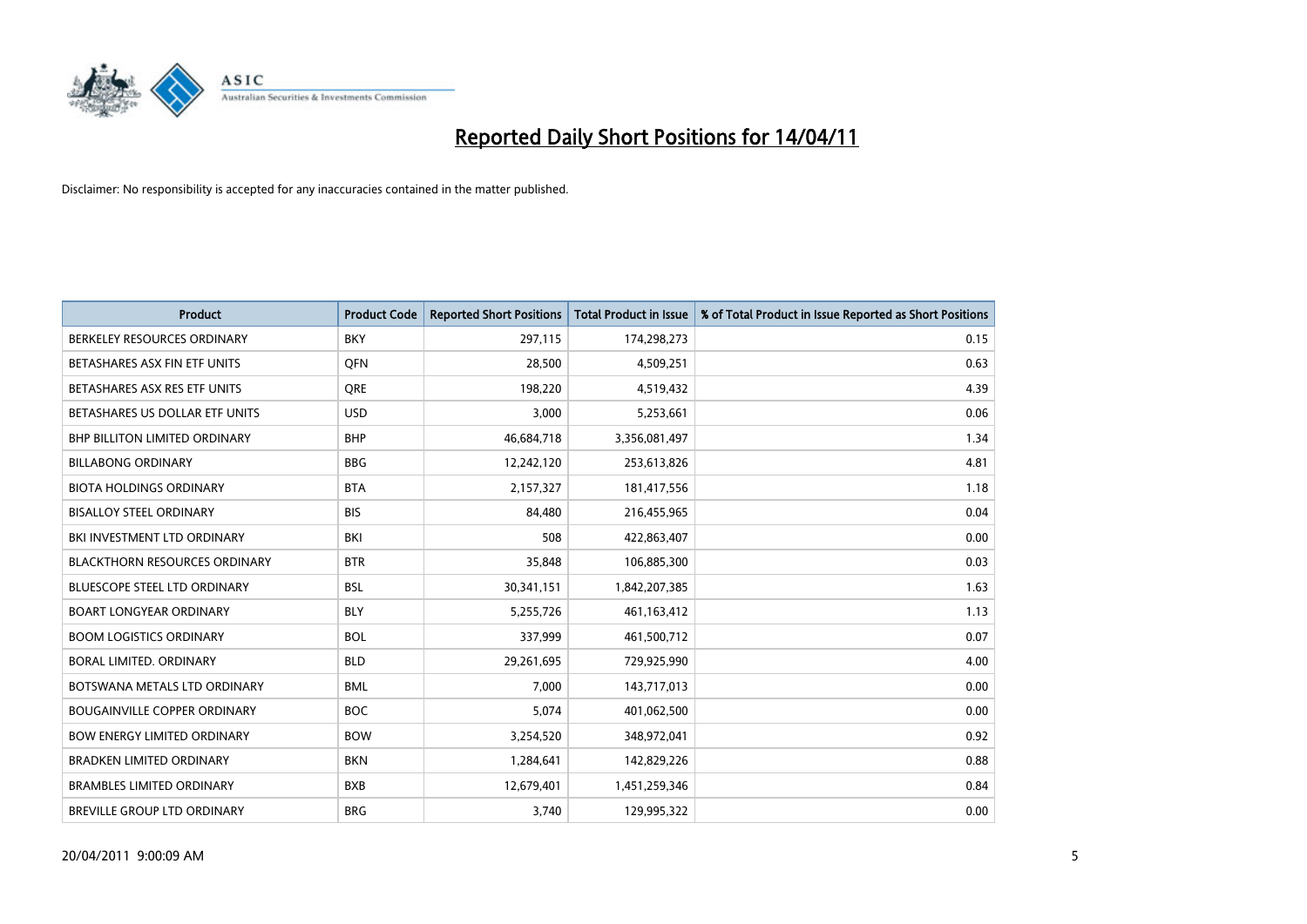

| <b>Product</b>                        | <b>Product Code</b> | <b>Reported Short Positions</b> | <b>Total Product in Issue</b> | % of Total Product in Issue Reported as Short Positions |
|---------------------------------------|---------------------|---------------------------------|-------------------------------|---------------------------------------------------------|
| <b>BRICKWORKS LIMITED ORDINARY</b>    | <b>BKW</b>          | 20,982                          | 147,567,333                   | 0.01                                                    |
| BROCKMAN RESOURCES ORDINARY           | <b>BRM</b>          | 541,340                         | 144,803,151                   | 0.37                                                    |
| BT INVESTMENT MNGMNT ORDINARY         | <b>BTT</b>          | 575,778                         | 160,000,000                   | 0.36                                                    |
| <b>BURU ENERGY ORDINARY</b>           | <b>BRU</b>          | 7,733,251                       | 182,780,549                   | 4.24                                                    |
| <b>BWP TRUST ORDINARY UNITS</b>       | <b>BWP</b>          | 550,329                         | 520,012,793                   | 0.09                                                    |
| CABCHARGE AUSTRALIA ORDINARY          | CAB                 | 1,035,185                       | 120,437,014                   | 0.85                                                    |
| CALTEX AUSTRALIA ORDINARY             | <b>CTX</b>          | 5,427,893                       | 270,000,000                   | 1.99                                                    |
| CAMPBELL BROTHERS ORDINARY            | <b>CPB</b>          | 148,979                         | 67,503,411                    | 0.21                                                    |
| CAPE LAMBERT RES LTD ORDINARY         | <b>CFE</b>          | 1,097,185                       | 571,849,603                   | 0.19                                                    |
| <b>CARBON ENERGY ORDINARY</b>         | <b>CNX</b>          | 704,086                         | 698,517,858                   | 0.09                                                    |
| CARDNO LIMITED ORDINARY               | CDD                 | 6,349                           | 106,840,756                   | 0.00                                                    |
| CARNARVON PETROLEUM ORDINARY          | <b>CVN</b>          | 4,133,752                       | 687,820,634                   | 0.58                                                    |
| CARNEGIE WAVE ENERGY ORDINARY         | <b>CWE</b>          | 83,000                          | 859,087,627                   | 0.01                                                    |
| <b>CARPATHIAN RESOURCES ORDINARY</b>  | <b>CPN</b>          | 75,000                          | 265,533,501                   | 0.03                                                    |
| CARPENTARIA EXP. LTD ORDINARY         | CAP                 | 9,777                           | 98,741,301                    | 0.01                                                    |
| CARSALES.COM LTD ORDINARY             | <b>CRZ</b>          | 3,098,271                       | 234,338,300                   | 1.33                                                    |
| CASH CONVERTERS ORD/DIV ACCESS        | CCV                 | 68,191                          | 379,761,025                   | 0.01                                                    |
| <b>CASPIAN OIL &amp; GAS ORDINARY</b> | CIG                 | 50,000                          | 1,331,500,513                 | 0.00                                                    |
| CATALPA RESOURCES ORDINARY            | CAH                 | 176,805                         | 177,954,355                   | 0.10                                                    |
| CEC GROUP LIMITED ORDINARY            | <b>CEG</b>          | 1,750                           | 79,662,662                    | 0.00                                                    |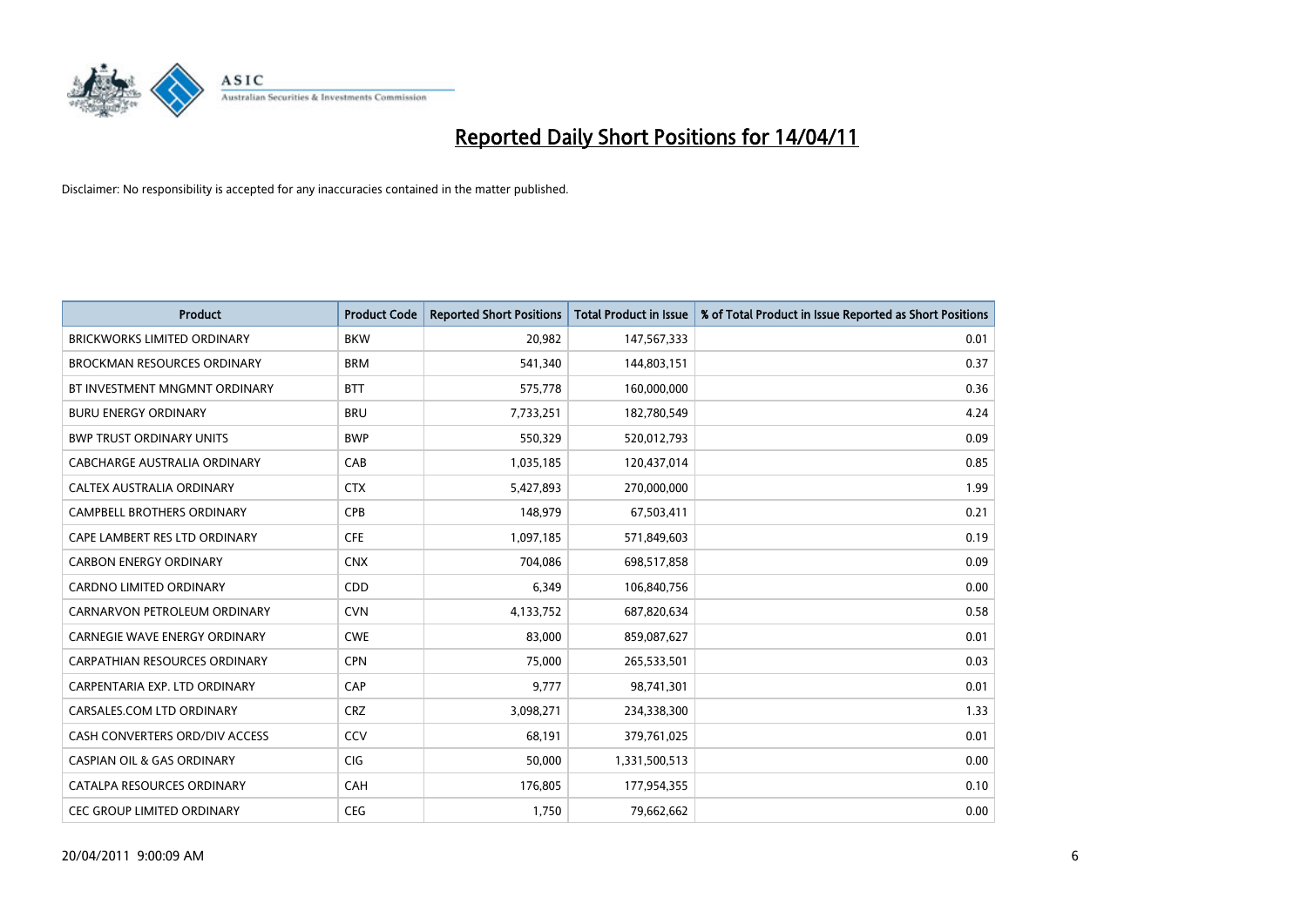

| <b>Product</b>                             | <b>Product Code</b> | <b>Reported Short Positions</b> | <b>Total Product in Issue</b> | % of Total Product in Issue Reported as Short Positions |
|--------------------------------------------|---------------------|---------------------------------|-------------------------------|---------------------------------------------------------|
| <b>CELLNET GROUP ORDINARY</b>              | <b>CLT</b>          | 1.342                           | 61,596,082                    | 0.00                                                    |
| CENTRAL PETROLEUM ORDINARY                 | <b>CTP</b>          | 415,415                         | 982,298,842                   | 0.04                                                    |
| <b>CENTRO PROPERTIES UNITS/ORD STAPLED</b> | <b>CNP</b>          | 50.344                          | 972,414,514                   | 0.00                                                    |
| CENTRO RETAIL GROUP STAPLED SECURITIES     | <b>CER</b>          | 2,812,957                       | 2,286,399,424                 | 0.12                                                    |
| <b>CERAMIC FUEL CELLS ORDINARY</b>         | <b>CFU</b>          | 643,154                         | 1,201,353,566                 | 0.04                                                    |
| <b>CFS RETAIL PROPERTY UNITS</b>           | <b>CFX</b>          | 38,178,486                      | 2,839,591,911                 | 1.34                                                    |
| <b>CGA MINING LIMITED ORDINARY</b>         | <b>CGX</b>          | 176,615                         | 333,265,726                   | 0.05                                                    |
| CHALLENGER DIV.PRO. STAPLED UNITS          | <b>CDI</b>          | 38,674                          | 913,426,007                   | 0.00                                                    |
| <b>CHALLENGER INFRAST, STAPLED UNITS</b>   | <b>CIF</b>          | 8.176                           | 316,223,785                   | 0.00                                                    |
| <b>CHALLENGER LIMITED ORDINARY</b>         | CGF                 | 5,126,368                       | 500,753,078                   | 1.01                                                    |
| CHANDLER MACLEOD LTD ORDINARY              | <b>CMG</b>          | 11,970                          | 463,971,344                   | 0.00                                                    |
| CHARTER HALL GROUP STAPLED US PROHIBIT.    | CHC                 | 1,026,466                       | 306,341,814                   | 0.33                                                    |
| <b>CHARTER HALL OFFICE UNIT</b>            | COO                 | 2,345,532                       | 493,319,730                   | 0.48                                                    |
| <b>CHARTER HALL RETAIL UNITS</b>           | <b>COR</b>          | 1,100,567                       | 305,810,723                   | 0.34                                                    |
| CHEMGENEX PHARMACEUT ORDINARY              | <b>CXS</b>          | 2,799,809                       | 313,348,870                   | 0.89                                                    |
| CHINA YUNNAN COPPER ORDINARY               | <b>CYU</b>          | 184,695                         | 127,562,533                   | 0.14                                                    |
| CITIGOLD CORP LTD ORDINARY                 | <b>CTO</b>          | 2,059,217                       | 1,040,278,301                 | 0.20                                                    |
| CLINUVEL PHARMACEUT. ORDINARY              | <b>CUV</b>          | 4,127                           | 30,381,706                    | 0.01                                                    |
| <b>CLOUGH LIMITED ORDINARY</b>             | <b>CLO</b>          | 267,242                         | 769,796,269                   | 0.03                                                    |
| <b>COAL &amp; ALLIED ORDINARY</b>          | <b>CNA</b>          | 13,681                          | 86,584,735                    | 0.02                                                    |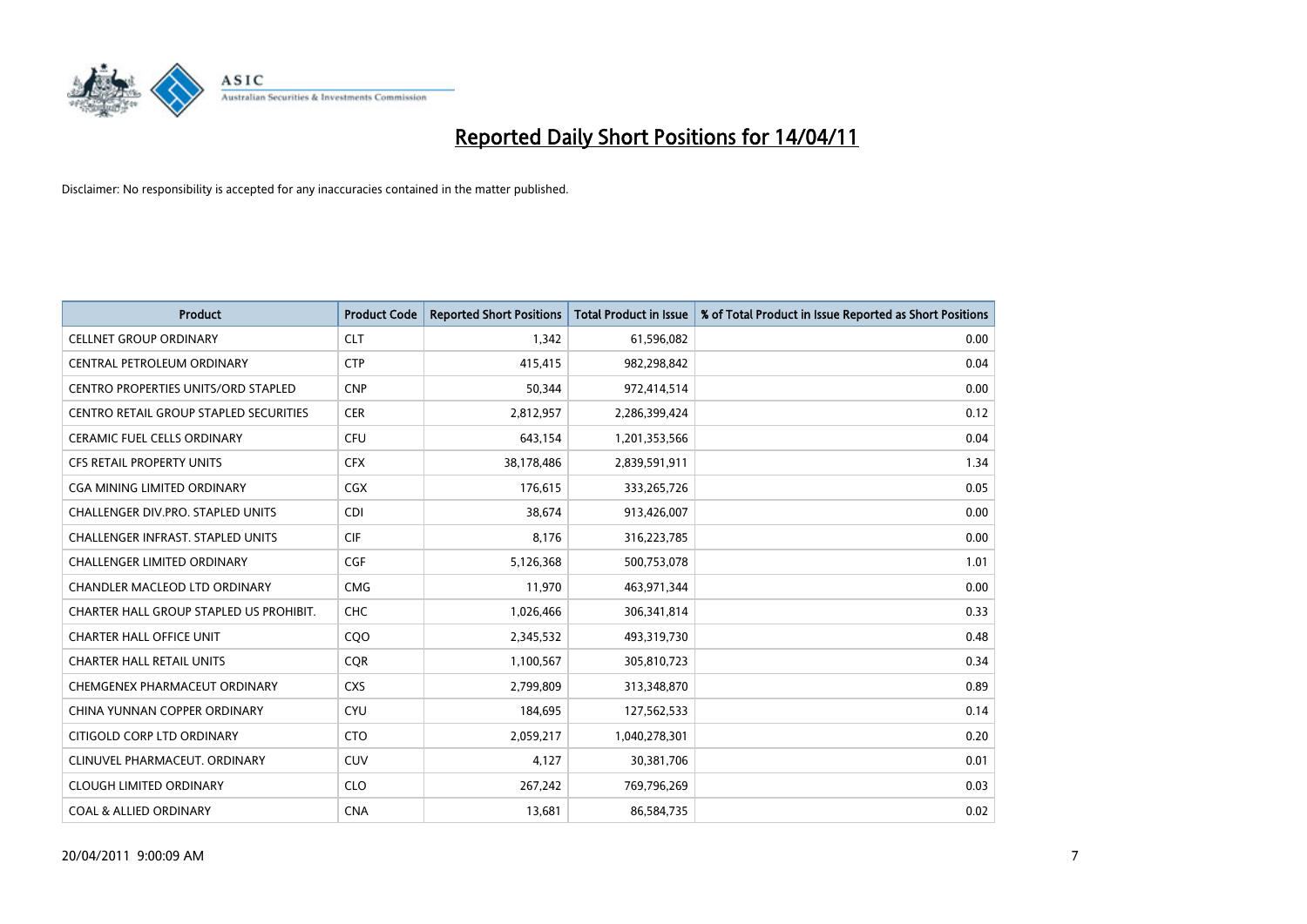

| <b>Product</b>                      | <b>Product Code</b> | <b>Reported Short Positions</b> | <b>Total Product in Issue</b> | % of Total Product in Issue Reported as Short Positions |
|-------------------------------------|---------------------|---------------------------------|-------------------------------|---------------------------------------------------------|
| COAL OF AFRICA LTD ORDINARY         | <b>CZA</b>          | 379,493                         | 531,139,661                   | 0.07                                                    |
| COALSPUR MINES LTD ORDINARY         | <b>CPL</b>          | 1,313,911                       | 491,237,867                   | 0.24                                                    |
| COCA-COLA AMATIL ORDINARY           | <b>CCL</b>          | 8,898,876                       | 757,968,046                   | 1.16                                                    |
| COCHLEAR LIMITED ORDINARY           | <b>COH</b>          | 1,725,182                       | 56,745,023                    | 3.00                                                    |
| COCKATOO COAL ORDINARY              | <b>COK</b>          | 8,546,133                       | 1,016,096,908                 | 0.84                                                    |
| <b>COKAL LTD ORDINARY</b>           | <b>CKA</b>          | 392,815                         | 112,083,735                   | 0.35                                                    |
| COMMONWEALTH BANK, ORDINARY         | <b>CBA</b>          | 15,689,855                      | 1,558,614,744                 | 0.98                                                    |
| COMMONWEALTH PROP ORDINARY UNITS    | <b>CPA</b>          | 13,989,399                      | 2,449,599,711                 | 0.57                                                    |
| <b>COMPASS RESOURCES ORDINARY</b>   | <b>CMR</b>          | 160,952                         | 147,402,920                   | 0.11                                                    |
| <b>COMPUTERSHARE LTD ORDINARY</b>   | <b>CPU</b>          | 3,231,630                       | 555,664,059                   | 0.56                                                    |
| CONNECTEAST GROUP STAPLED           | <b>CEU</b>          | 45,702,946                      | 3,940,145,951                 | 1.16                                                    |
| CONQUEST MINING ORDINARY            | COT                 | 256,568                         | 583,241,478                   | 0.03                                                    |
| CONSOLIDATED MEDIA, ORDINARY        | <b>CMJ</b>          | 3,360,868                       | 561,834,996                   | 0.59                                                    |
| <b>CONTANGO MICROCAP ORDINARY</b>   | <b>CTN</b>          | 7,500                           | 145,708,783                   | 0.01                                                    |
| CONTINENTAL COAL LTD ORDINARY       | <b>CCC</b>          | 677,418                         | 1,980,616,757                 | 0.03                                                    |
| COOPER ENERGY LTD ORDINARY          | <b>COE</b>          | 104,399                         | 292,576,001                   | 0.04                                                    |
| <b>COPPER STRIKE LTD ORDINARY</b>   | <b>CSE</b>          | 714                             | 129,455,571                   | 0.00                                                    |
| <b>CORDLIFE LIMITED ORDINARY</b>    | CBB                 | 30,580                          | 145,360,920                   | 0.02                                                    |
| <b>COUNT FINANCIAL ORDINARY</b>     | COU                 | 691,875                         | 262,212,976                   | 0.27                                                    |
| <b>CRANE GROUP LIMITED ORDINARY</b> | <b>CRG</b>          | 1,393,478                       | 79,110,667                    | 1.76                                                    |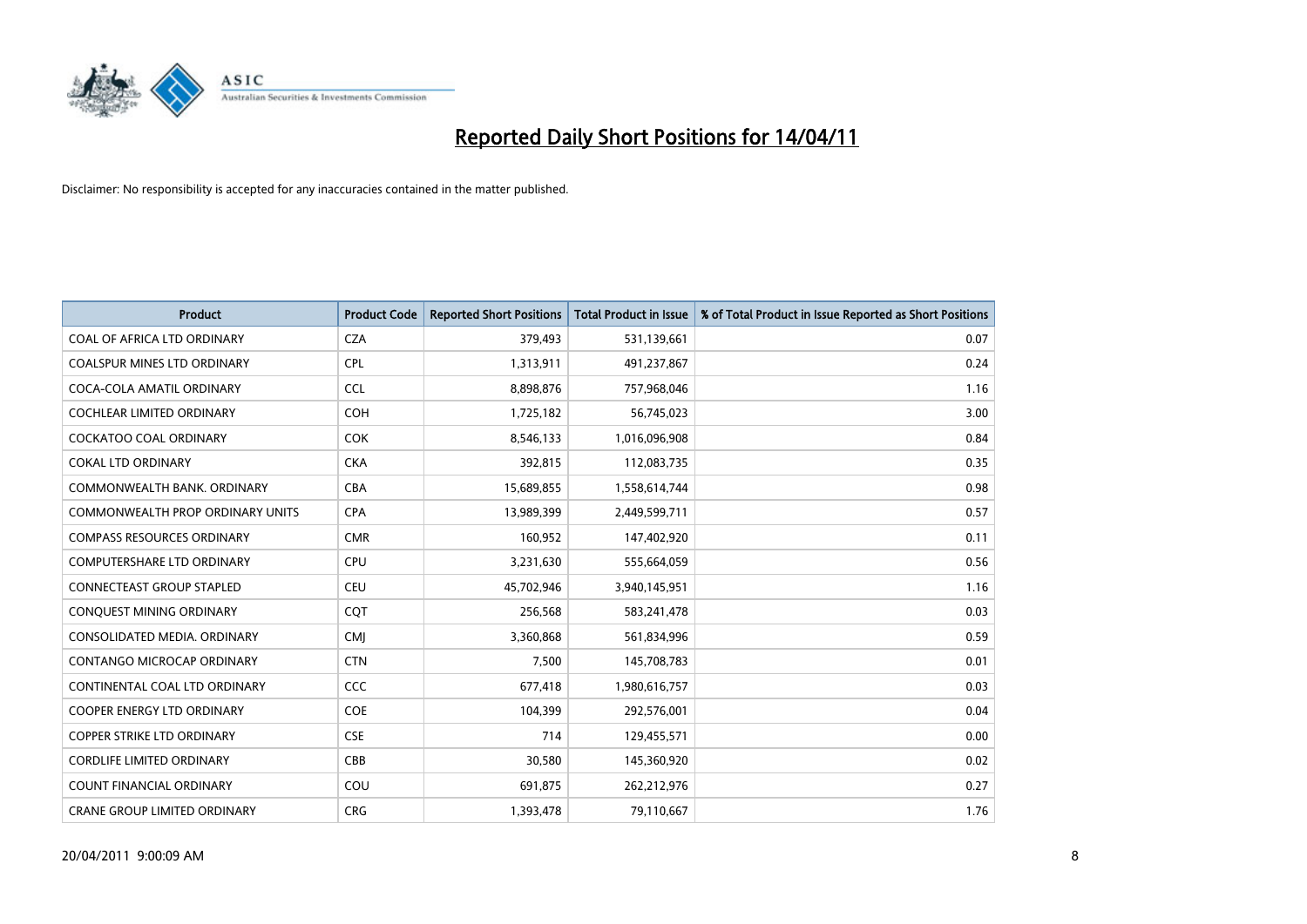

| <b>Product</b>                          | <b>Product Code</b> | <b>Reported Short Positions</b> | <b>Total Product in Issue</b> | % of Total Product in Issue Reported as Short Positions |
|-----------------------------------------|---------------------|---------------------------------|-------------------------------|---------------------------------------------------------|
| <b>CREDIT CORP GROUP ORDINARY</b>       | <b>CCP</b>          | 11,679                          | 45,210,752                    | 0.03                                                    |
| <b>CROMWELL PROP STAPLED SECURITIES</b> | <b>CMW</b>          | 110,744                         | 962,845,605                   | 0.01                                                    |
| <b>CROWN LIMITED ORDINARY</b>           | <b>CWN</b>          | 2,391,579                       | 754,131,800                   | 0.30                                                    |
| <b>CSG LIMITED ORDINARY</b>             | CSV                 | 745,243                         | 245,683,695                   | 0.29                                                    |
| <b>CSL LIMITED ORDINARY</b>             | <b>CSL</b>          | 2,791,954                       | 541,202,786                   | 0.48                                                    |
| <b>CSR LIMITED ORDINARY</b>             | <b>CSR</b>          | 10,022,030                      | 506,000,315                   | 1.97                                                    |
| <b>CUDECO LIMITED ORDINARY</b>          | CDU                 | 929,689                         | 145,512,643                   | 0.62                                                    |
| <b>CUSTOMERS LIMITED ORDINARY</b>       | CUS                 | 75,304                          | 134,869,357                   | 0.05                                                    |
| DART ENERGY LTD ORDINARY                | <b>DTE</b>          | 363,612                         | 587,210,672                   | 0.05                                                    |
| DATA#3 LIMITED ORDINARY                 | <b>DTL</b>          | 200                             | 15,397,495                    | 0.00                                                    |
| DAVID JONES LIMITED ORDINARY            | <b>DIS</b>          | 21,301,300                      | 514,034,694                   | 4.16                                                    |
| <b>DECMIL GROUP LIMITED ORDINARY</b>    | <b>DCG</b>          | 17,397                          | 124,204,568                   | 0.01                                                    |
| DEEP YELLOW LIMITED ORDINARY            | <b>DYL</b>          | 98,885                          | 1,127,534,458                 | 0.01                                                    |
| DEVINE LIMITED ORDINARY                 | <b>DVN</b>          | 1,000                           | 634,918,223                   | 0.00                                                    |
| DEXUS PROPERTY GROUP STAPLED UNITS      | <b>DXS</b>          | 13,938,519                      | 4,839,024,176                 | 0.28                                                    |
| DISCOVERY METALS LTD ORDINARY           | <b>DML</b>          | 918,749                         | 437,114,481                   | 0.20                                                    |
| DOMINO PIZZA ENTERPR ORDINARY           | <b>DMP</b>          | 250,003                         | 68,407,674                    | 0.37                                                    |
| DOWNER EDI LIMITED ORDINARY             | <b>DOW</b>          | 6,302,755                       | 429,100,296                   | 1.46                                                    |
| DUET GROUP STAPLED US PROHIBIT.         | <b>DUE</b>          | 2,156,627                       | 909,692,991                   | 0.22                                                    |
| DULUXGROUP LIMITED ORDINARY             | <b>DLX</b>          | 7,281,844                       | 367,456,259                   | 1.96                                                    |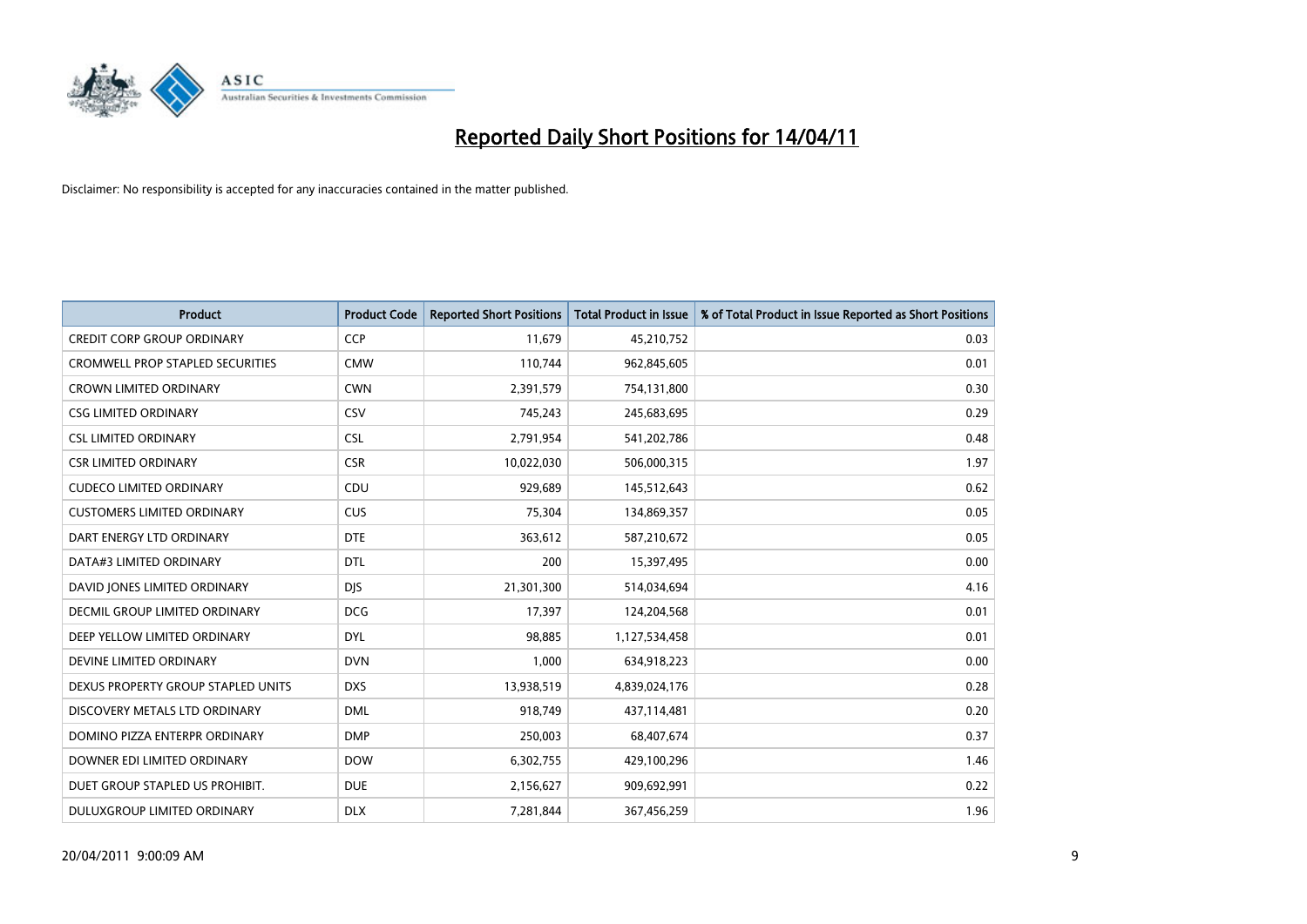

| <b>Product</b>                            | <b>Product Code</b> | <b>Reported Short Positions</b> | <b>Total Product in Issue</b> | % of Total Product in Issue Reported as Short Positions |
|-------------------------------------------|---------------------|---------------------------------|-------------------------------|---------------------------------------------------------|
| DWS ADVANCED ORDINARY                     | <b>DWS</b>          | 1,019                           | 132,362,763                   | 0.00                                                    |
| EASTERN STAR GAS ORDINARY                 | <b>ESG</b>          | 6,248,295                       | 991,567,041                   | 0.62                                                    |
| EDT RETAIL TRUST UNITS                    | <b>EDT</b>          | 117,407                         | 4,700,290,868                 | 0.00                                                    |
| ELDERS LIMITED HYBRIDS                    | <b>ELDPA</b>        | 177,098                         | 1,500,000                     | 11.81                                                   |
| <b>ELDERS LIMITED ORDINARY</b>            | <b>ELD</b>          | 15,019,225                      | 448,598,480                   | 3.34                                                    |
| ELDORADO GOLD CORP CDI 1:1                | EAU                 | 168,050                         | 19,644,760                    | 0.84                                                    |
| ELIXIR PETROLEUM LTD ORDINARY             | <b>EXR</b>          | 324,400                         | 188,988,472                   | 0.17                                                    |
| <b>EMECO HOLDINGS ORDINARY</b>            | <b>EHL</b>          | 710,224                         | 631,237,586                   | 0.10                                                    |
| <b>ENERGY RESOURCES ORDINARY 'A'</b>      | <b>ERA</b>          | 3,865,608                       | 190,737,934                   | 2.02                                                    |
| <b>ENERGY WORLD CORPOR, ORDINARY</b>      | <b>EWC</b>          | 19,275,229                      | 1,561,166,672                 | 1.21                                                    |
| ENTEK ENERGY LTD ORDINARY                 | <b>ETE</b>          | 489,903                         | 287,692,575                   | 0.17                                                    |
| <b>ENTELLECT LIMITED ORDINARY</b>         | <b>ESN</b>          | 464,050                         | 87,239,240                    | 0.53                                                    |
| <b>ENVESTRA LIMITED ORDINARY</b>          | <b>ENV</b>          | 4,240,132                       | 1,430,398,609                 | 0.32                                                    |
| EQUINOX MINERALS LTD CHESS DEPOSITARY INT | <b>EON</b>          | 3,463,256                       | 879,495,876                   | 0.38                                                    |
| EUREKA ENERGY LTD ORDINARY                | <b>EKA</b>          | 762,939                         | 237,014,050                   | 0.32                                                    |
| EUROZ LIMITED ORDINARY                    | EZL                 | 83,780                          | 140,557,103                   | 0.06                                                    |
| EVEREST FINANCIAL ORDINARY                | EFG                 | 4,300                           | 25,143,824                    | 0.02                                                    |
| EXTRACT RESOURCES ORDINARY                | <b>EXT</b>          | 506,109                         | 251,028,608                   | 0.20                                                    |
| FAIRFAX MEDIA LTD ORDINARY                | <b>FXI</b>          | 226,262,115                     | 2,351,955,725                 | 9.59                                                    |
| FAIRFAX MEDIA LTD PREF.STAPLED            | <b>FXIPB</b>        | 700                             | 3,000,000                     | 0.02                                                    |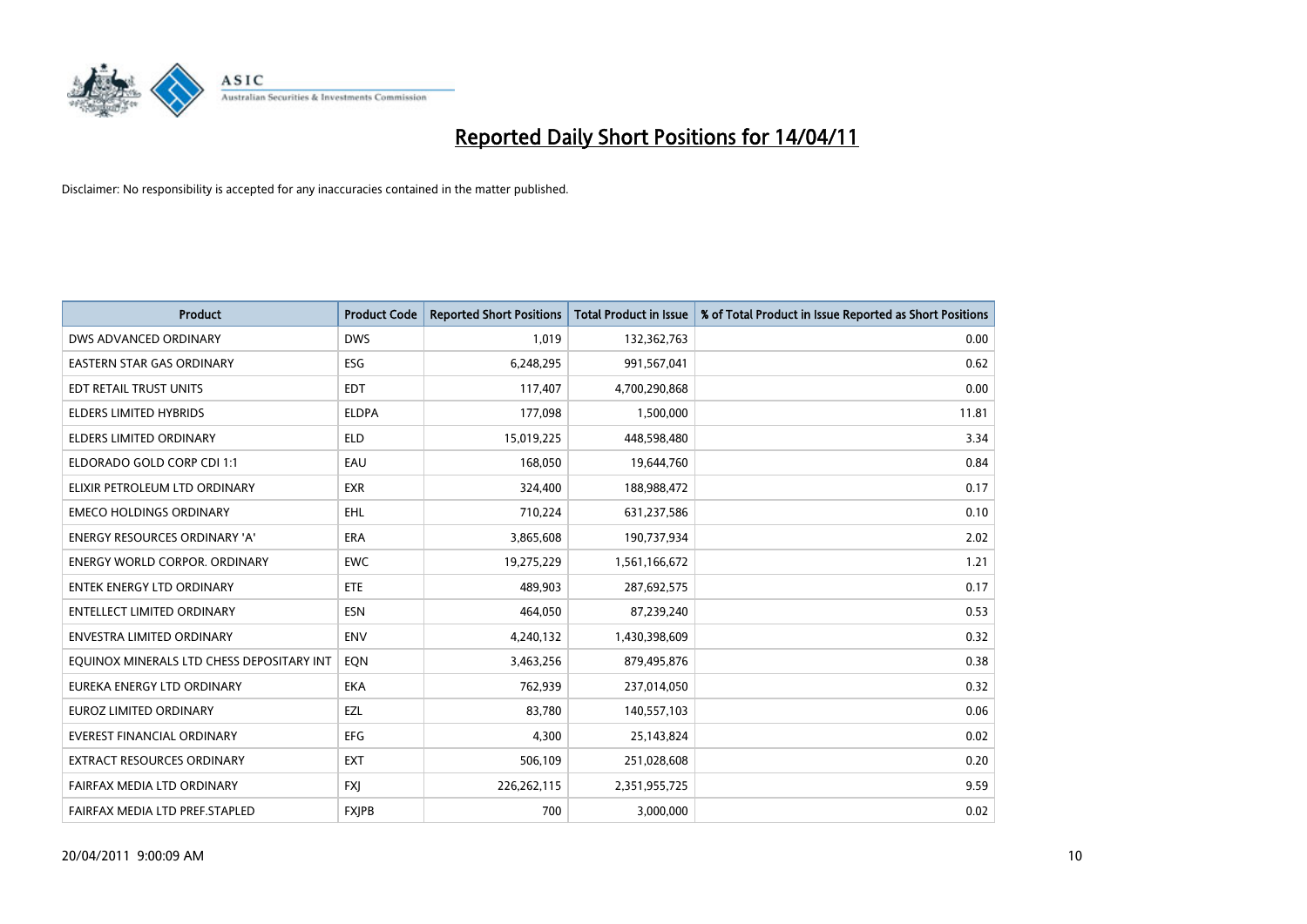

| <b>Product</b>                        | <b>Product Code</b> | <b>Reported Short Positions</b> | <b>Total Product in Issue</b> | % of Total Product in Issue Reported as Short Positions |
|---------------------------------------|---------------------|---------------------------------|-------------------------------|---------------------------------------------------------|
| <b>FAR LTD ORDINARY</b>               | <b>FAR</b>          | 21,099,825                      | 1,245,351,164                 | 1.69                                                    |
| FERRAUS LIMITED ORDINARY              | <b>FRS</b>          | 302,930                         | 249,398,565                   | 0.12                                                    |
| FISHER & PAYKEL APP. ORDINARY         | <b>FPA</b>          | 73,345                          | 724,235,162                   | 0.01                                                    |
| FISHER & PAYKEL H. ORDINARY           | <b>FPH</b>          | 2,529,663                       | 520,473,867                   | 0.49                                                    |
| FKP PROPERTY GROUP STAPLED SECURITIES | <b>FKP</b>          | 19,607,211                      | 1,184,196,147                 | 1.67                                                    |
| FLEETWOOD CORP ORDINARY               | <b>FWD</b>          | 216,204                         | 57,820,053                    | 0.37                                                    |
| FLETCHER BUILDING ORDINARY            | <b>FBU</b>          | 4,768,354                       | 675,113,285                   | 0.70                                                    |
| FLEXIGROUP LIMITED ORDINARY           | <b>FXL</b>          | 76,832                          | 275,472,492                   | 0.02                                                    |
| FLIGHT CENTRE ORDINARY                | <b>FLT</b>          | 893,902                         | 99,932,678                    | 0.88                                                    |
| FLINDERS MINES LTD ORDINARY           | <b>FMS</b>          | 21,235,657                      | 1,820,634,571                 | 1.15                                                    |
| FOCUS MINERALS LTD ORDINARY           | <b>FML</b>          | 9,789,914                       | 2,897,410,520                 | 0.34                                                    |
| <b>FORGE GROUP LIMITED ORDINARY</b>   | <b>FGE</b>          | 17,587                          | 82,924,014                    | 0.01                                                    |
| FORTE ENERGY NL ORDINARY              | <b>FTE</b>          | 2,658,986                       | 669,756,735                   | 0.40                                                    |
| FORTESCUE METALS GRP ORDINARY         | <b>FMG</b>          | 13,286,870                      | 3,112,917,409                 | 0.40                                                    |
| <b>FOSTER'S GROUP ORDINARY</b>        | FGL                 | 8,531,727                       | 1,940,782,034                 | 0.43                                                    |
| FTD CORPORATION ORDINARY              | <b>FTD</b>          | 8,088                           | 33,474,593                    | 0.02                                                    |
| <b>FUNTASTIC LIMITED ORDINARY</b>     | <b>FUN</b>          | 322,528                         | 340,997,682                   | 0.09                                                    |
| <b>G.U.D. HOLDINGS ORDINARY</b>       | <b>GUD</b>          | 373,490                         | 69,089,611                    | 0.53                                                    |
| <b>GALAXY RESOURCES ORDINARY</b>      | <b>GXY</b>          | 889,296                         | 214,236,091                   | 0.42                                                    |
| <b>GEODYNAMICS LIMITED ORDINARY</b>   | GDY                 | 225,621                         | 335,700,525                   | 0.07                                                    |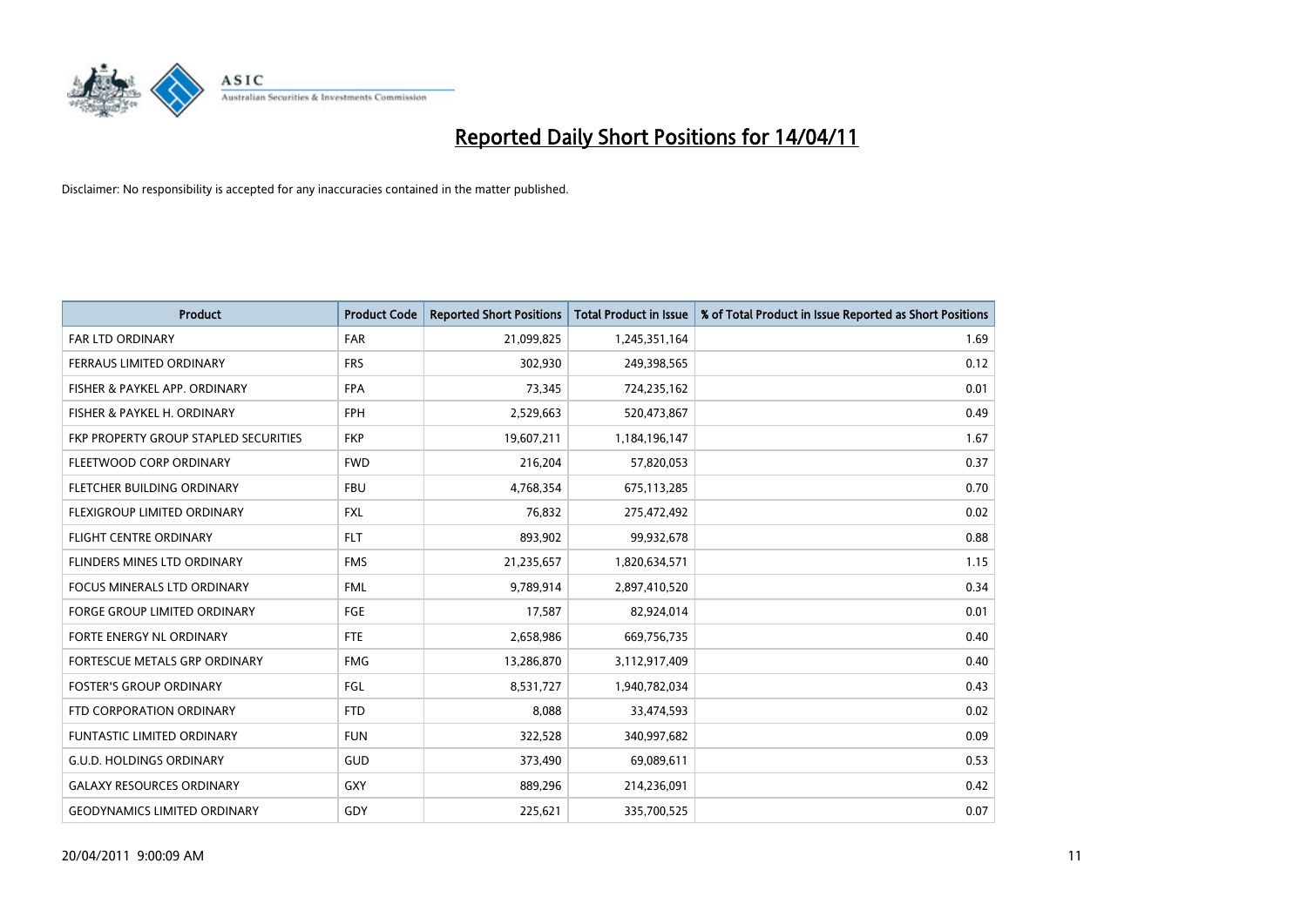

| <b>Product</b>                                   | <b>Product Code</b> | <b>Reported Short Positions</b> | <b>Total Product in Issue</b> | % of Total Product in Issue Reported as Short Positions |
|--------------------------------------------------|---------------------|---------------------------------|-------------------------------|---------------------------------------------------------|
| <b>GINDALBIE METALS LTD ORDINARY</b>             | <b>GBG</b>          | 42,074,285                      | 935,215,590                   | 4.50                                                    |
| <b>GLOBAL MINING ORDINARY</b>                    | <b>GMI</b>          | 8,951                           | 191,820,968                   | 0.00                                                    |
| <b>GLOUCESTER COAL ORDINARY</b>                  | GCL                 | 380.967                         | 140,447,062                   | 0.27                                                    |
| <b>GME RESOURCES LTD ORDINARY</b>                | <b>GME</b>          | 800                             | 302,352,750                   | 0.00                                                    |
| <b>GOLD ONE INT LTD ORDINARY</b>                 | GDO                 | 21,445                          | 807,299,315                   | 0.00                                                    |
| <b>GOLDEN RIM RESOURCES ORDINARY</b>             | <b>GMR</b>          | 17,630                          | 359,396,731                   | 0.00                                                    |
| <b>GOLDEN WEST RESOURCE ORDINARY</b>             | GWR                 | 1,651                           | 192,082,567                   | 0.00                                                    |
| <b>GOODMAN FIELDER. ORDINARY</b>                 | <b>GFF</b>          | 40,641,047                      | 1,380,386,438                 | 2.94                                                    |
| <b>GOODMAN GROUP STAPLED US PROHIBIT.</b>        | <b>GMG</b>          | 10,889,839                      | 6,893,222,796                 | 0.13                                                    |
| <b>GPT GROUP STAPLED SEC.</b>                    | <b>GPT</b>          | 12,795,042                      | 1,855,529,431                 | 0.67                                                    |
| <b>GRAINCORP LIMITED A CLASS ORDINARY</b>        | <b>GNC</b>          | 811,939                         | 198,318,900                   | 0.39                                                    |
| <b>GRANGE RESOURCES, ORDINARY</b>                | <b>GRR</b>          | 425,218                         | 1,152,846,724                 | 0.03                                                    |
| <b>GREENCAP LIMITED ORDINARY</b>                 | GCG                 |                                 | 262,515,385                   | 0.00                                                    |
| <b>GREENLAND MIN EN LTD ORDINARY</b>             | GGG                 | 1,305,254                       | 318,800,265                   | 0.40                                                    |
| <b>GRYPHON MINERALS LTD ORDINARY</b>             | GRY                 | 324,577                         | 299,572,058                   | 0.11                                                    |
| <b>GUINNESS PEAT GROUP. CHESS DEPOSITARY INT</b> | GPG                 | 624,606                         | 297,672,598                   | 0.20                                                    |
| <b>GUNNS LIMITED ORDINARY</b>                    | <b>GNS</b>          | 37,818,465                      | 848,401,559                   | 4.46                                                    |
| <b>GWA GROUP LTD ORDINARY</b>                    | <b>GWA</b>          | 7,167,572                       | 301,525,014                   | 2.37                                                    |
| HARVEY NORMAN ORDINARY                           | <b>HVN</b>          | 44,690,161                      | 1,062,316,784                 | 4.17                                                    |
| HASTIE GROUP LIMITED ORDINARY                    | <b>HST</b>          | 1,186,576                       | 239,781,419                   | 0.50                                                    |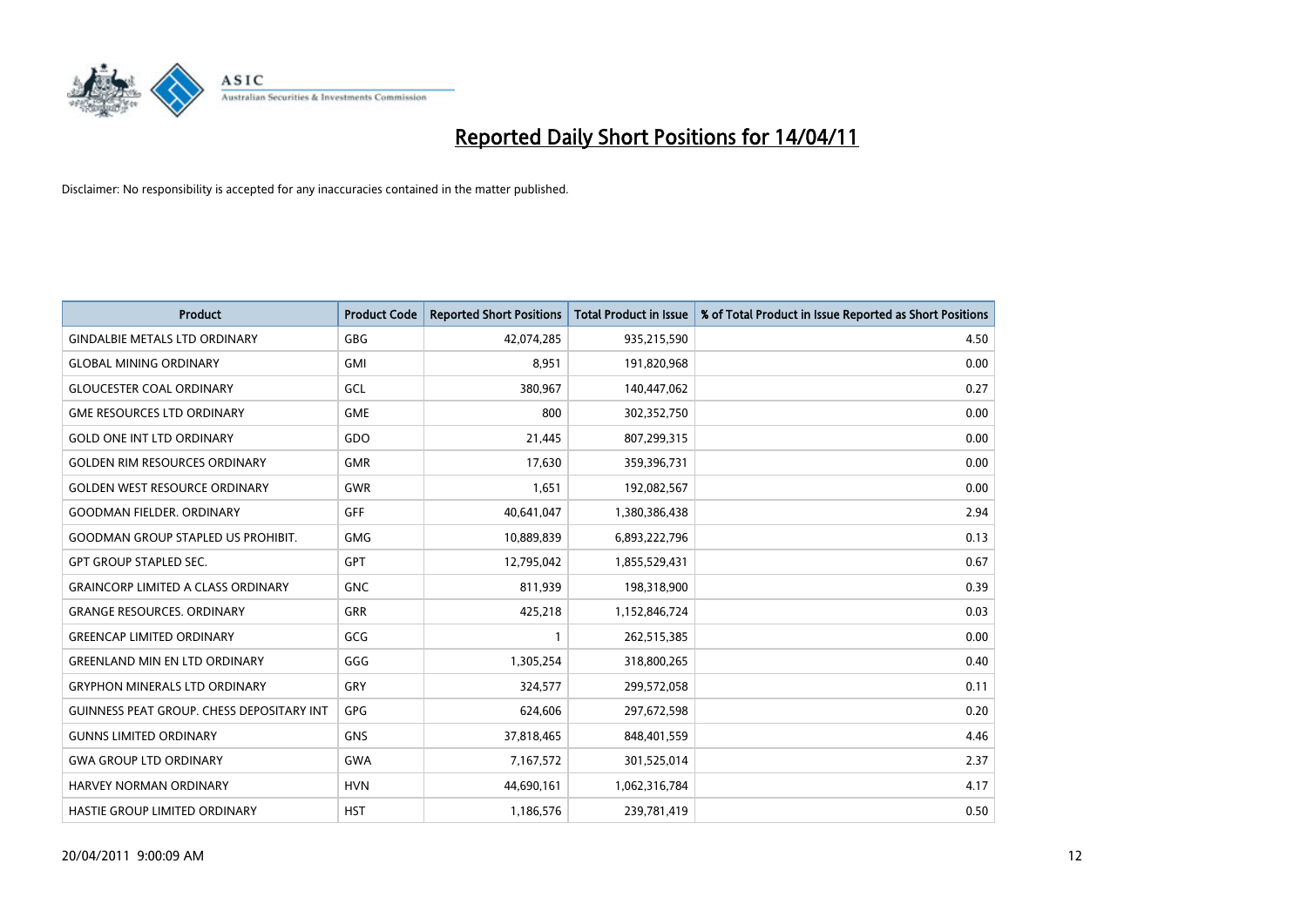

| <b>Product</b>                        | <b>Product Code</b> | <b>Reported Short Positions</b> | <b>Total Product in Issue</b> | % of Total Product in Issue Reported as Short Positions |
|---------------------------------------|---------------------|---------------------------------|-------------------------------|---------------------------------------------------------|
| HASTINGS DIVERSIFIED STAPLED SECURITY | <b>HDF</b>          | 1,110,164                       | 529,187,294                   | 0.21                                                    |
| <b>HEARTWARE INT INC CDI 35:1</b>     | <b>HIN</b>          | 272,008                         | 48,598,550                    | 0.56                                                    |
| <b>HENDERSON GROUP CDI 1:1</b>        | <b>HGG</b>          | 18,895,736                      | 559,724,269                   | 3.37                                                    |
| HFA HOLDINGS LIMITED ORDINARY         | <b>HFA</b>          | 452,155                         | 117,332,831                   | 0.38                                                    |
| <b>HIGHLANDS PACIFIC ORDINARY</b>     | <b>HIG</b>          | 2,606,230                       | 686,082,148                   | 0.38                                                    |
| HILLGROVE RES LTD ORDINARY            | <b>HGO</b>          | 1,137,531                       | 793,698,575                   | 0.14                                                    |
| HILLS HOLDINGS LTD ORDINARY           | <b>HIL</b>          | 2,170,257                       | 249,139,016                   | 0.87                                                    |
| HORIZON OIL LIMITED ORDINARY          | <b>HZN</b>          | 2,851,060                       | 1,130,811,515                 | 0.25                                                    |
| HUNNU COAL LIMITED ORDINARY           | <b>HUN</b>          | 35,093                          | 212,565,002                   | 0.01                                                    |
| <b>ICON ENERGY LIMITED ORDINARY</b>   | <b>ICN</b>          | 173,717                         | 469,301,394                   | 0.03                                                    |
| <b>IINET LIMITED ORDINARY</b>         | IIIN                | 1,057,410                       | 152,160,119                   | 0.69                                                    |
| <b>ILUKA RESOURCES ORDINARY</b>       | <b>ILU</b>          | 2,285,748                       | 418,700,517                   | 0.52                                                    |
| <b>IMDEX LIMITED ORDINARY</b>         | <b>IMD</b>          | 27.491                          | 199,414,165                   | 0.00                                                    |
| IMF (AUSTRALIA) LTD ORDINARY          | <b>IMF</b>          | 329.821                         | 123,828,193                   | 0.26                                                    |
| IMX RESOURCES LTD ORDINARY            | <b>IXR</b>          | 20,000                          | 262,612,803                   | 0.01                                                    |
| <b>INCITEC PIVOT ORDINARY</b>         | <b>IPL</b>          | 5,182,168                       | 1,628,730,107                 | 0.31                                                    |
| <b>INDAGO RESOURCES LTD ORDINARY</b>  | <b>IDG</b>          | 8,179                           | 6,209,784                     | 0.13                                                    |
| INDEPENDENCE GROUP ORDINARY           | <b>IGO</b>          | 963,326                         | 174,022,626                   | 0.54                                                    |
| <b>INDO MINES LIMITED ORDINARY</b>    | <b>IDO</b>          | 23,623                          | 211,100,795                   | 0.01                                                    |
| <b>INDOPHIL RESOURCES ORDINARY</b>    | <b>IRN</b>          | 382,360                         | 471,445,763                   | 0.08                                                    |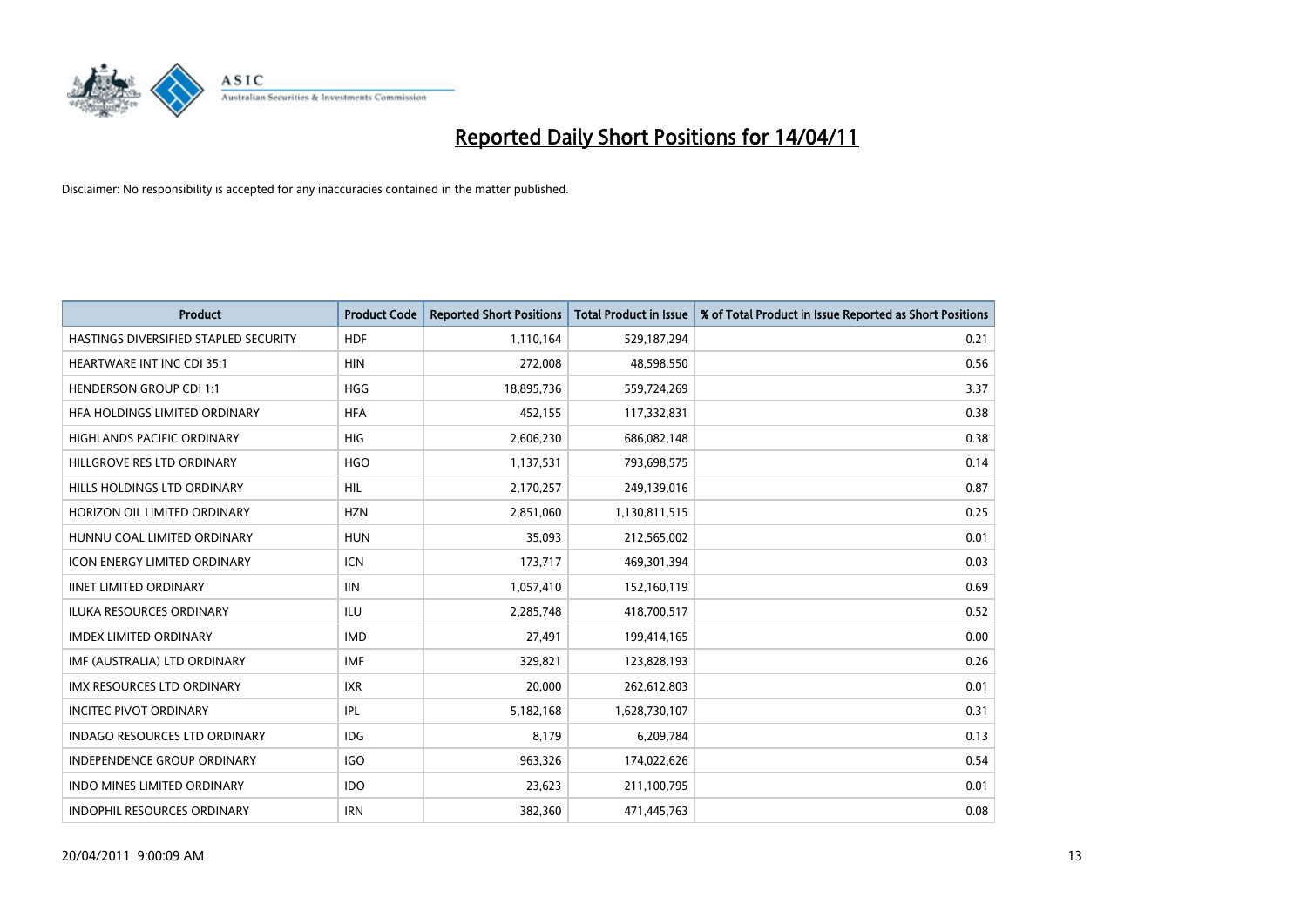

| <b>Product</b>                                | <b>Product Code</b> | <b>Reported Short Positions</b> | <b>Total Product in Issue</b> | % of Total Product in Issue Reported as Short Positions |
|-----------------------------------------------|---------------------|---------------------------------|-------------------------------|---------------------------------------------------------|
| <b>INDUSTREA LIMITED ORDINARY</b>             | IDL                 | 1,684,249                       | 364,524,797                   | 0.46                                                    |
| INFIGEN ENERGY STAPLED SECURITIES             | <b>IFN</b>          | 5,461,123                       | 762,265,972                   | 0.71                                                    |
| ING RE COM GROUP STAPLED SECURITIES           | <b>ILF</b>          | 9,075                           | 441,029,194                   | 0.00                                                    |
| INSURANCE AUSTRALIA ORDINARY                  | <b>IAG</b>          | 8,303,371                       | 2,079,034,021                 | 0.39                                                    |
| INT GOLDFIELDS LTD ORDINARY                   | <b>IGS</b>          | 12,197,682                      | 500,440,386                   | 2.44                                                    |
| INTEGRA MINING LTD, ORDINARY                  | <b>IGR</b>          | 5,651,127                       | 841,525,727                   | 0.67                                                    |
| <b>INTREPID MINES ORDINARY</b>                | <b>IAU</b>          | 1,077,054                       | 520,526,752                   | 0.20                                                    |
| <b>INVESTA OFFICE FUND STAPLED SECURITIES</b> | <b>IOF</b>          | 10,280,500                      | 2,729,071,212                 | 0.36                                                    |
| <b>INVOCARE LIMITED ORDINARY</b>              | <b>IVC</b>          | 749,119                         | 102,421,288                   | 0.71                                                    |
| ION LIMITED ORDINARY                          | <b>ION</b>          | 164,453                         | 256,365,105                   | 0.06                                                    |
| <b>IOOF HOLDINGS LTD ORDINARY</b>             | IFL                 | 980,647                         | 229,794,395                   | 0.41                                                    |
| <b>IRESS MARKET TECH. ORDINARY</b>            | <b>IRE</b>          | 2,202,920                       | 126,018,142                   | 1.74                                                    |
| <b>IRON ORE HOLDINGS ORDINARY</b>             | <b>IOH</b>          | 77,576                          | 138,224,833                   | 0.05                                                    |
| ISHARES GLOBAL 100 CDI 1:1                    | 100                 | 72                              | 10,600,000                    | 0.00                                                    |
| ISHARES MSCLAUS 200 ISHARES MSCLAUS 200       | <b>IOZ</b>          | 1,780                           | 1,950,015                     | 0.09                                                    |
| ISHARES MSCI BRIC CDI 1:1                     | <b>IBK</b>          | 1,603                           | 3,650,000                     | 0.04                                                    |
| ISHARES S&P HIGH DIV ISHARES S&P HIGH DIV     | <b>IHD</b>          | 149,882                         | 1,700,055                     | 8.82                                                    |
| ISHARES SMALL ORDS ISHARES SMALL ORDS         | <b>ISO</b>          | 81,011                          | 5,700,000                     | 1.42                                                    |
| <b>ISOFT GROUP LIMITED ORDINARY</b>           | <b>ISF</b>          | 4,325,018                       | 1,070,595,874                 | 0.40                                                    |
| <b>IVANHOE AUSTRALIA ORDINARY</b>             | <b>IVA</b>          | 643,985                         | 418,467,053                   | 0.15                                                    |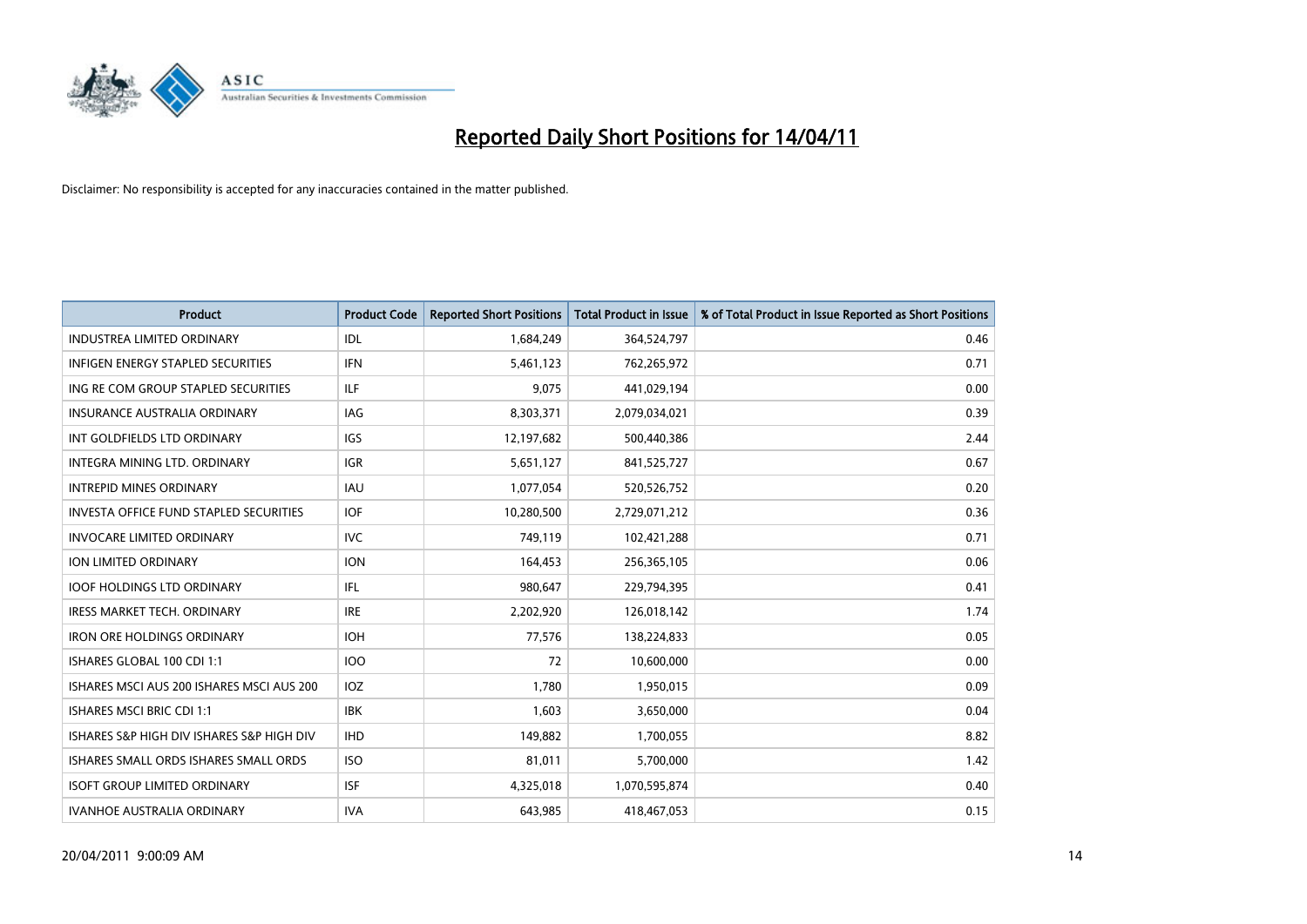

| <b>Product</b>                                  | <b>Product Code</b> | <b>Reported Short Positions</b> | <b>Total Product in Issue</b> | % of Total Product in Issue Reported as Short Positions |
|-------------------------------------------------|---------------------|---------------------------------|-------------------------------|---------------------------------------------------------|
| <b>JABIRU METALS LTD ORDINARY</b>               | IML                 | 92,499                          | 558,654,366                   | 0.01                                                    |
| <b>IAMES HARDIE INDUST CHESS DEPOSITARY INT</b> | <b>IHX</b>          | 16,007,514                      | 436,386,587                   | 3.62                                                    |
| <b>JAMESON RESOURCES ORDINARY</b>               | JAL                 | 1,600,000                       | 95,828,865                    | 1.67                                                    |
| <b>JB HI-FI LIMITED ORDINARY</b>                | <b>IBH</b>          | 9,376,594                       | 109,340,772                   | 8.55                                                    |
| <b>IUPITER ENERGY ORDINARY</b>                  | <b>IPR</b>          | 1,015,159                       | 1,511,434,681                 | 0.07                                                    |
| KAGARA LTD ORDINARY                             | KZL                 | 5,817,500                       | 708,583,835                   | 0.82                                                    |
| KANGAROO RES LTD ORDINARY                       | <b>KRL</b>          | 600.000                         | 1,129,430,012                 | 0.05                                                    |
| KAROON GAS AUSTRALIA ORDINARY                   | <b>KAR</b>          | 1,090,755                       | 221,110,769                   | 0.50                                                    |
| KASBAH RESOURCES ORDINARY                       | <b>KAS</b>          | 175,388                         | 364,262,596                   | 0.05                                                    |
| KATHMANDU HOLD LTD ORDINARY                     | <b>KMD</b>          | 907,464                         | 200,000,000                   | 0.45                                                    |
| <b>KEYBRIDGE CAPITAL ORDINARY</b>               | <b>KBC</b>          | 5,999                           | 172,070,564                   | 0.00                                                    |
| KIMBERLEY METALS LTD ORDINARY                   | <b>KBL</b>          | 1,821                           | 161,976,319                   | 0.00                                                    |
| KINGSGATE CONSOLID. ORDINARY                    | <b>KCN</b>          | 1,192,017                       | 135,221,250                   | 0.87                                                    |
| KINGSROSE MINING LTD ORDINARY                   | <b>KRM</b>          | 390.027                         | 256,865,347                   | 0.14                                                    |
| LEIGHTON HOLDINGS ORDINARY                      | LEI                 | 6,880,132                       | 302,831,299                   | 2.25                                                    |
| LEND LEASE GROUP UNIT/ORD STAPLED               | <b>LLC</b>          | 1,904,736                       | 570,915,669                   | 0.31                                                    |
| LINC ENERGY LTD ORDINARY                        | <b>LNC</b>          | 5,899,859                       | 503,418,900                   | 1.16                                                    |
| LIQUEFIED NATURAL ORDINARY                      | LNG                 | 267,190                         | 214,099,015                   | 0.12                                                    |
| LYNAS CORPORATION ORDINARY                      | <b>LYC</b>          | 24,790,761                      | 1,690,319,142                 | 1.45                                                    |
| M2 TELECOMMUNICATION ORDINARY                   | <b>MTU</b>          | 1.761                           | 123,158,336                   | 0.00                                                    |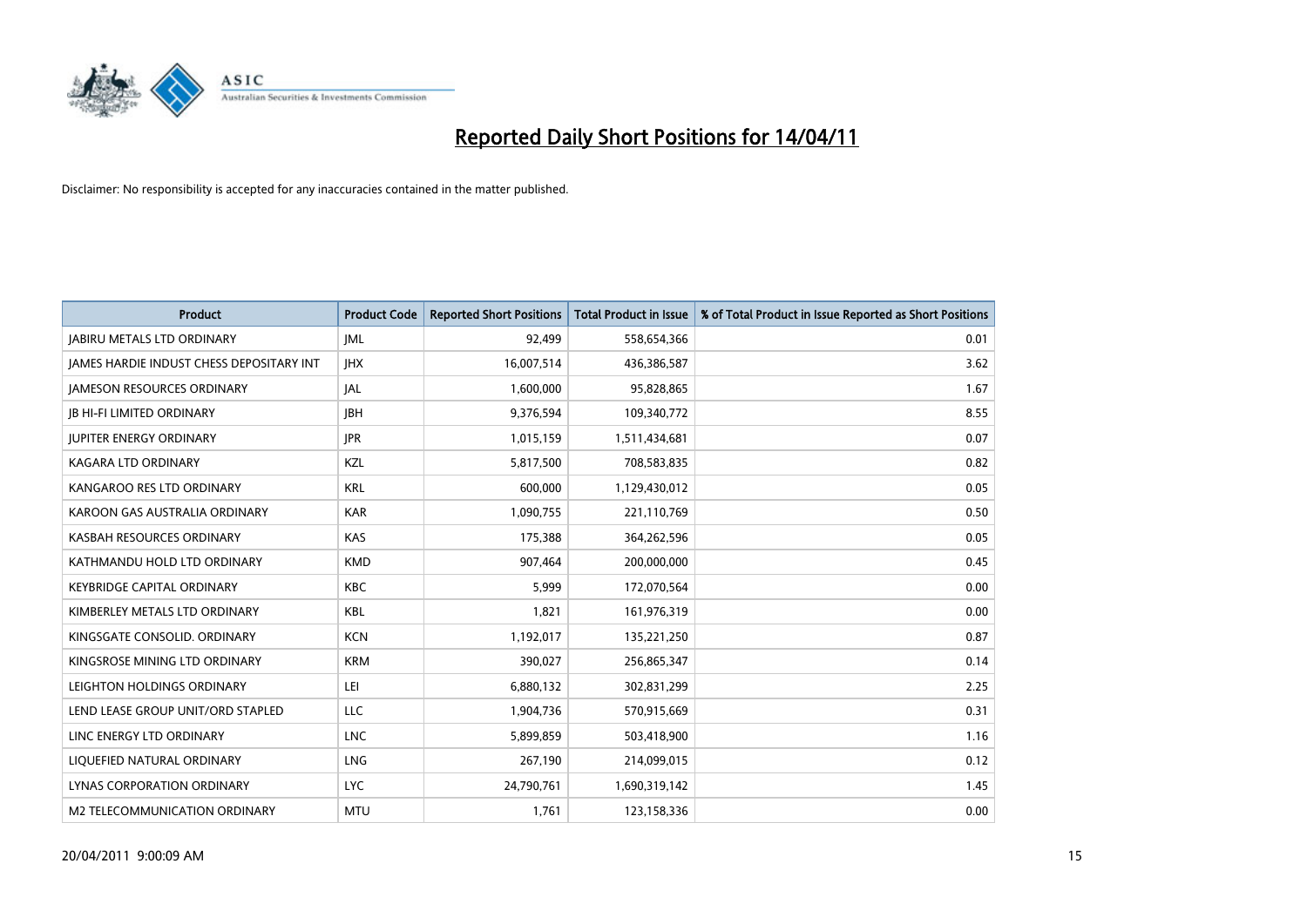

| <b>Product</b>                        | <b>Product Code</b> | <b>Reported Short Positions</b> | <b>Total Product in Issue</b> | % of Total Product in Issue Reported as Short Positions |
|---------------------------------------|---------------------|---------------------------------|-------------------------------|---------------------------------------------------------|
| <b>MACA LIMITED ORDINARY</b>          | <b>MLD</b>          | 3.800                           | 150,000,000                   | 0.00                                                    |
| MACARTHUR COAL ORDINARY               | <b>MCC</b>          | 3,129,956                       | 302,092,343                   | 1.02                                                    |
| <b>MACMAHON HOLDINGS ORDINARY</b>     | <b>MAH</b>          | 7,602,070                       | 733,711,705                   | 1.03                                                    |
| MACQ ATLAS ROADS GRP ORDINARY STAPLED | <b>MOA</b>          | 4,514,838                       | 452,345,907                   | 0.98                                                    |
| MACOUARIE GROUP LTD ORDINARY          | <b>MOG</b>          | 2,923,657                       | 346,814,961                   | 0.82                                                    |
| MAGMA METALS LTD. ORDINARY            | <b>MMW</b>          | 501,890                         | 195,610,923                   | 0.26                                                    |
| <b>MANTRA RESOURCES ORDINARY</b>      | <b>MRU</b>          | 126,524                         | 135,326,194                   | 0.09                                                    |
| MAP GROUP STAPLED US PROHIBIT.        | <b>MAP</b>          | 4,379,952                       | 1,861,210,782                 | 0.24                                                    |
| MARYBOROUGH SUGAR ORDINARY            | <b>MSF</b>          | 21,528                          | 69,165,378                    | 0.03                                                    |
| <b>MATRIX C &amp; E LTD ORDINARY</b>  | <b>MCE</b>          | 14,076                          | 76,514,098                    | 0.01                                                    |
| MCMILLAN SHAKESPEARE ORDINARY         | <b>MMS</b>          | 52,750                          | 68,067,560                    | 0.07                                                    |
| <b>MCPHERSON'S LTD ORDINARY</b>       | <b>MCP</b>          | 218,462                         | 72,401,758                    | 0.30                                                    |
| MEDUSA MINING LTD ORDINARY            | <b>MML</b>          | 1,170,555                       | 188,233,911                   | 0.62                                                    |
| MELBOURNE IT LIMITED ORDINARY         | <b>MLB</b>          | 151,172                         | 80,043,955                    | 0.19                                                    |
| MEO AUSTRALIA LTD ORDINARY            | <b>MEO</b>          | 4,828,096                       | 539,913,260                   | 0.88                                                    |
| <b>MERMAID MARINE ORDINARY</b>        | <b>MRM</b>          | 1,090,939                       | 215,066,086                   | 0.49                                                    |
| MESOBLAST LIMITED ORDINARY            | <b>MSB</b>          | 1,610,872                       | 279,733,562                   | 0.57                                                    |
| METALS X LIMITED ORDINARY             | <b>MLX</b>          | 4,261,687                       | 1,365,661,782                 | 0.32                                                    |
| METCASH LIMITED ORDINARY              | <b>MTS</b>          | 19,483,066                      | 768,815,314                   | 2.52                                                    |
| METGASCO LIMITED ORDINARY             | <b>MEL</b>          | 235.435                         | 252,460,972                   | 0.09                                                    |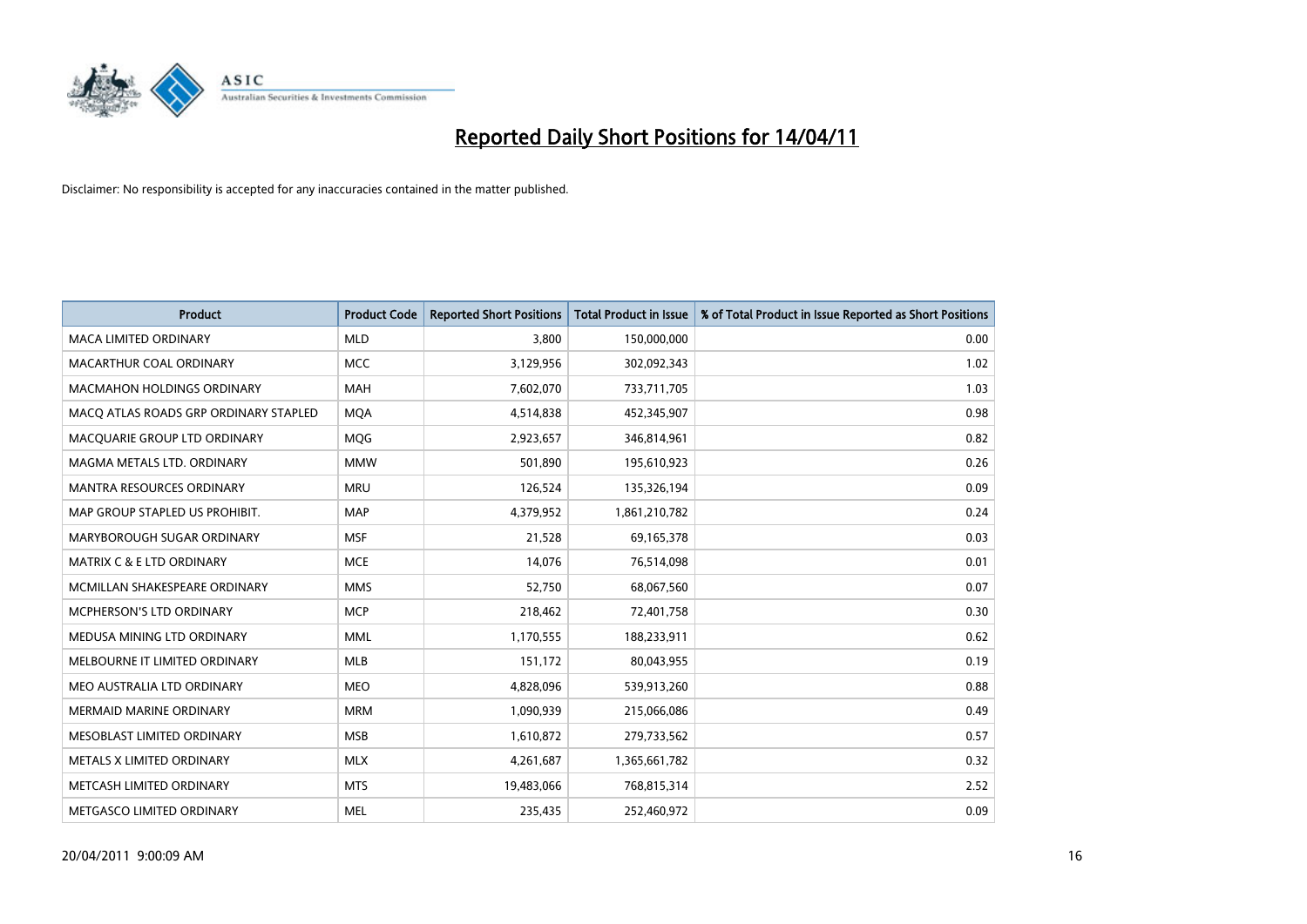

| <b>Product</b>                    | <b>Product Code</b> | <b>Reported Short Positions</b> | <b>Total Product in Issue</b> | % of Total Product in Issue Reported as Short Positions |
|-----------------------------------|---------------------|---------------------------------|-------------------------------|---------------------------------------------------------|
| METMINCO LIMITED ORDINARY         | <b>MNC</b>          | 86,307                          | 1,231,269,510                 | 0.00                                                    |
| MHM METALS LIMITED ORDINARY       | <b>MHM</b>          | 12,714                          | 101,381,910                   | 0.01                                                    |
| MICLYN EXP OFFSHR ORDINARY        | <b>MIO</b>          | 305,380                         | 274,618,684                   | 0.10                                                    |
| MINARA RESOURCES ORDINARY         | <b>MRE</b>          | 9,893,298                       | 1,169,424,487                 | 0.83                                                    |
| MINCOR RESOURCES NL ORDINARY      | <b>MCR</b>          | 768,438                         | 200,608,804                   | 0.36                                                    |
| MINEMAKERS LIMITED ORDINARY       | <b>MAK</b>          | 71,627                          | 227,003,950                   | 0.03                                                    |
| MINERAL DEPOSITS ORDINARY         | <b>MDL</b>          | 218,839                         | 60,768,582                    | 0.34                                                    |
| MINERAL RESOURCES. ORDINARY       | <b>MIN</b>          | 490,679                         | 169,103,017                   | 0.29                                                    |
| MIRABELA NICKEL LTD ORDINARY      | <b>MBN</b>          | 11,409,720                      | 491,561,237                   | 2.30                                                    |
| MIRVAC GROUP STAPLED SECURITIES   | <b>MGR</b>          | 15,973,259                      | 3,416,924,188                 | 0.45                                                    |
| MOLOPO ENERGY LTD ORDINARY        | <b>MPO</b>          | 1,454,290                       | 250,972,584                   | 0.57                                                    |
| MOLY MINES LIMITED ORDINARY       | <b>MOL</b>          | 20,243                          | 365,893,989                   | 0.01                                                    |
| MONADELPHOUS GROUP ORDINARY       | <b>MND</b>          | 438,502                         | 87,576,827                    | 0.50                                                    |
| <b>MOUNT GIBSON IRON ORDINARY</b> | <b>MGX</b>          | 7,092,350                       | 1,082,570,693                 | 0.61                                                    |
| MULTIPLEX SITES SITES             | <b>MXUPA</b>        | 36                              | 4,500,000                     | 0.00                                                    |
| MURCHISON METALS LTD ORDINARY     | <b>MMX</b>          | 12,162,344                      | 435,884,268                   | 2.80                                                    |
| MYER HOLDINGS LTD ORDINARY        | <b>MYR</b>          | 10,916,316                      | 582,847,884                   | 1.85                                                    |
| <b>MYSTATE LIMITED ORDINARY</b>   | <b>MYS</b>          | 1,400                           | 67,439,158                    | 0.00                                                    |
| NATIONAL AUST. BANK ORDINARY      | <b>NAB</b>          | 12,425,756                      | 2,169,641,214                 | 0.56                                                    |
| NATURAL FUEL LIMITED ORDINARY     | <b>NFL</b>          |                                 | 721,912                       | 0.00                                                    |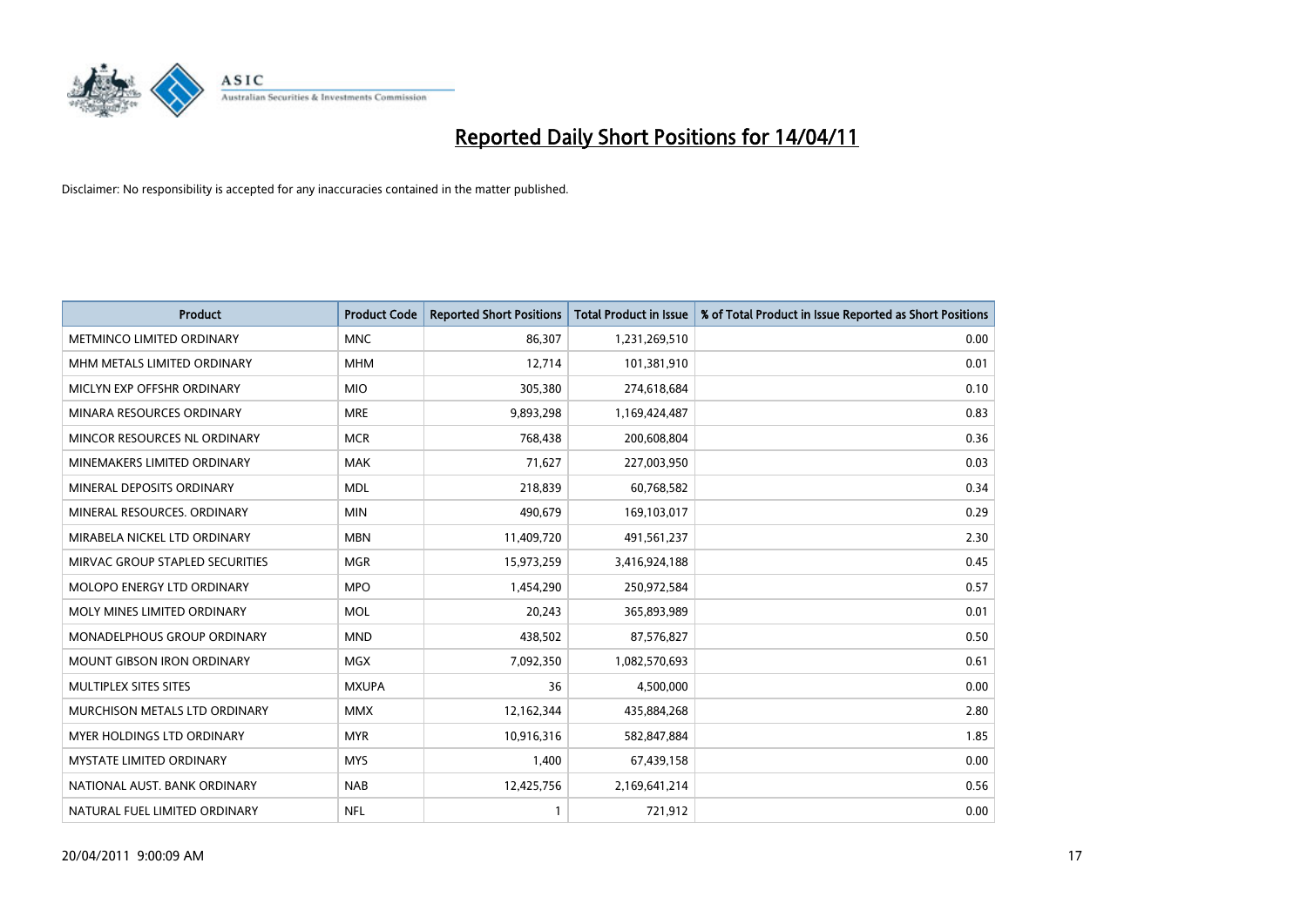

| <b>Product</b>                | <b>Product Code</b> | <b>Reported Short Positions</b> | <b>Total Product in Issue</b> | % of Total Product in Issue Reported as Short Positions |
|-------------------------------|---------------------|---------------------------------|-------------------------------|---------------------------------------------------------|
| NAVIGATOR RESOURCES ORDINARY  | <b>NAV</b>          | 119,000                         | 465,777,766                   | 0.02                                                    |
| NAVITAS LIMITED ORDINARY      | <b>NVT</b>          | 3,119,391                       | 369,358,564                   | 0.84                                                    |
| NEPTUNE MARINE ORDINARY       | <b>NMS</b>          | 660.073                         | 1,739,066,409                 | 0.04                                                    |
| NEW HOPE CORPORATION ORDINARY | <b>NHC</b>          | 1,146,984                       | 830,230,549                   | 0.15                                                    |
| NEWCREST MINING ORDINARY      | <b>NCM</b>          | 3,765,761                       | 765,000,000                   | 0.48                                                    |
| NEWS CORP A NON-VOTING CDI    | <b>NWSLV</b>        | 712,567                         | 1,829,573,297                 | 0.03                                                    |
| NEWS CORP B VOTING CDI        | <b>NWS</b>          | 2,442,377                       | 798,520,953                   | 0.30                                                    |
| NEXBIS LIMITED ORDINARY       | <b>NBS</b>          | 63,733                          | 798,356,704                   | 0.01                                                    |
| NEXUS ENERGY LIMITED ORDINARY | <b>NXS</b>          | 11,634,732                      | 1,020,257,304                 | 1.13                                                    |
| NIB HOLDINGS LIMITED ORDINARY | <b>NHF</b>          | 401,708                         | 466,765,752                   | 0.08                                                    |
| NICK SCALI LIMITED ORDINARY   | <b>NCK</b>          | 39,246                          | 81,000,000                    | 0.04                                                    |
| NIDO PETROLEUM ORDINARY       | <b>NDO</b>          | 1,602,579                       | 1,373,822,119                 | 0.11                                                    |
| NKWE PLATINUM 10C US COMMON   | <b>NKP</b>          | 176,000                         | 559,651,184                   | 0.03                                                    |
| NOBLE MINERAL RES ORDINARY    | <b>NMG</b>          | 991,567                         | 380,916,899                   | 0.27                                                    |
| NORTHERN CREST ORDINARY       | <b>NOC</b>          | 24,345                          | 116,074,781                   | 0.02                                                    |
| NORTHERN IRON LTD ORDINARY    | <b>NFE</b>          | 1,308,792                       | 336,084,863                   | 0.38                                                    |
| NORTHERN MIN LTD ORDINARY     | <b>NTU</b>          | 38,946                          | 164,545,022                   | 0.02                                                    |
| NRW HOLDINGS LIMITED ORDINARY | <b>NWH</b>          | 2,435,138                       | 251,223,000                   | 0.95                                                    |
| NSL CONSOLIDATED LTD ORDINARY | <b>NSL</b>          | 101,269                         | 270,661,373                   | 0.03                                                    |
| NUFARM LIMITED ORDINARY       | <b>NUF</b>          | 6,051,919                       | 261,833,005                   | 2.29                                                    |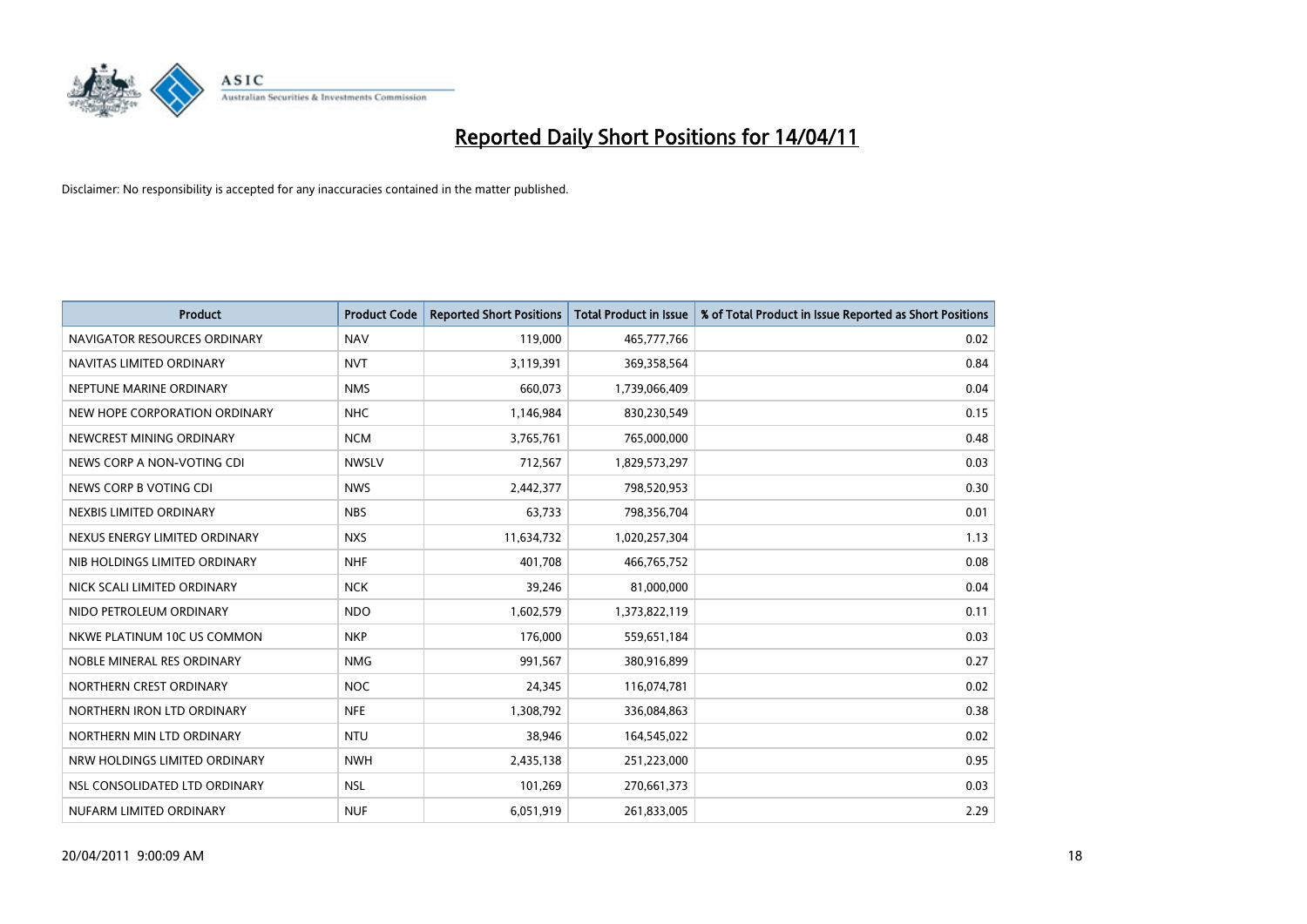

| <b>Product</b>                        | <b>Product Code</b> | <b>Reported Short Positions</b> | <b>Total Product in Issue</b> | % of Total Product in Issue Reported as Short Positions |
|---------------------------------------|---------------------|---------------------------------|-------------------------------|---------------------------------------------------------|
| <b>OAKTON LIMITED ORDINARY</b>        | <b>OKN</b>          | 676,296                         | 93,800,235                    | 0.72                                                    |
| OCEANAGOLD CORP. CHESS DEPOSITARY INT | <b>OGC</b>          | 1,058,053                       | 262,180,388                   | 0.40                                                    |
| OCEANIA CAPITAL LTD ORDINARY          | <b>OCP</b>          | 2,500                           | 91,921,295                    | 0.00                                                    |
| OIL SEARCH LTD ORDINARY               | <b>OSH</b>          | 12,330,092                      | 1,316,672,727                 | 0.91                                                    |
| OILEX LTD ORDINARY                    | <b>OEX</b>          | 25,134                          | 253,274,885                   | 0.01                                                    |
| OM HOLDINGS LIMITED ORDINARY          | <b>OMH</b>          | 6,843,129                       | 504,085,150                   | 1.37                                                    |
| <b>ONESTEEL LIMITED ORDINARY</b>      | OST                 | 14,374,213                      | 1,334,723,421                 | 1.06                                                    |
| ORICA LIMITED ORDINARY                | ORI                 | 1,791,407                       | 363,223,767                   | 0.47                                                    |
| ORIGIN ENERGY DEFERRED                | <b>ORGN</b>         | 33,776                          | 89,641,361                    | 0.03                                                    |
| ORIGIN ENERGY ORDINARY                | <b>ORG</b>          | 11,268,187                      | 974,144,829                   | 1.13                                                    |
| OROCOBRE LIMITED ORDINARY             | <b>ORE</b>          | 159,904                         | 102,813,894                   | 0.15                                                    |
| OROTONGROUP LIMITED ORDINARY          | ORL                 | 2,983                           | 40,880,902                    | 0.01                                                    |
| OTTO ENERGY LIMITED ORDINARY          | OEL                 | 109,204                         | 1,134,540,071                 | 0.01                                                    |
| OZ MINERALS ORDINARY                  | OZL                 | 27,162,302                      | 3,238,546,504                 | 0.81                                                    |
| <b>PACIFIC BRANDS ORDINARY</b>        | <b>PBG</b>          | 8,736,481                       | 931,386,248                   | 0.96                                                    |
| PALADIN ENERGY LTD ORDINARY           | PDN                 | 12,900,125                      | 777,698,217                   | 1.66                                                    |
| PANAUST LIMITED ORDINARY              | <b>PNA</b>          | 16,596,201                      | 2,965,008,426                 | 0.54                                                    |
| PANCONTINENTAL OIL ORDINARY           | <b>PCL</b>          | 2,639,589                       | 592,286,658                   | 0.45                                                    |
| PANORAMIC RESOURCES ORDINARY          | PAN                 | 1,381,537                       | 207,050,710                   | 0.67                                                    |
| PAPERLINX LIMITED ORDINARY            | <b>PPX</b>          | 19,658,249                      | 603,580,761                   | 3.25                                                    |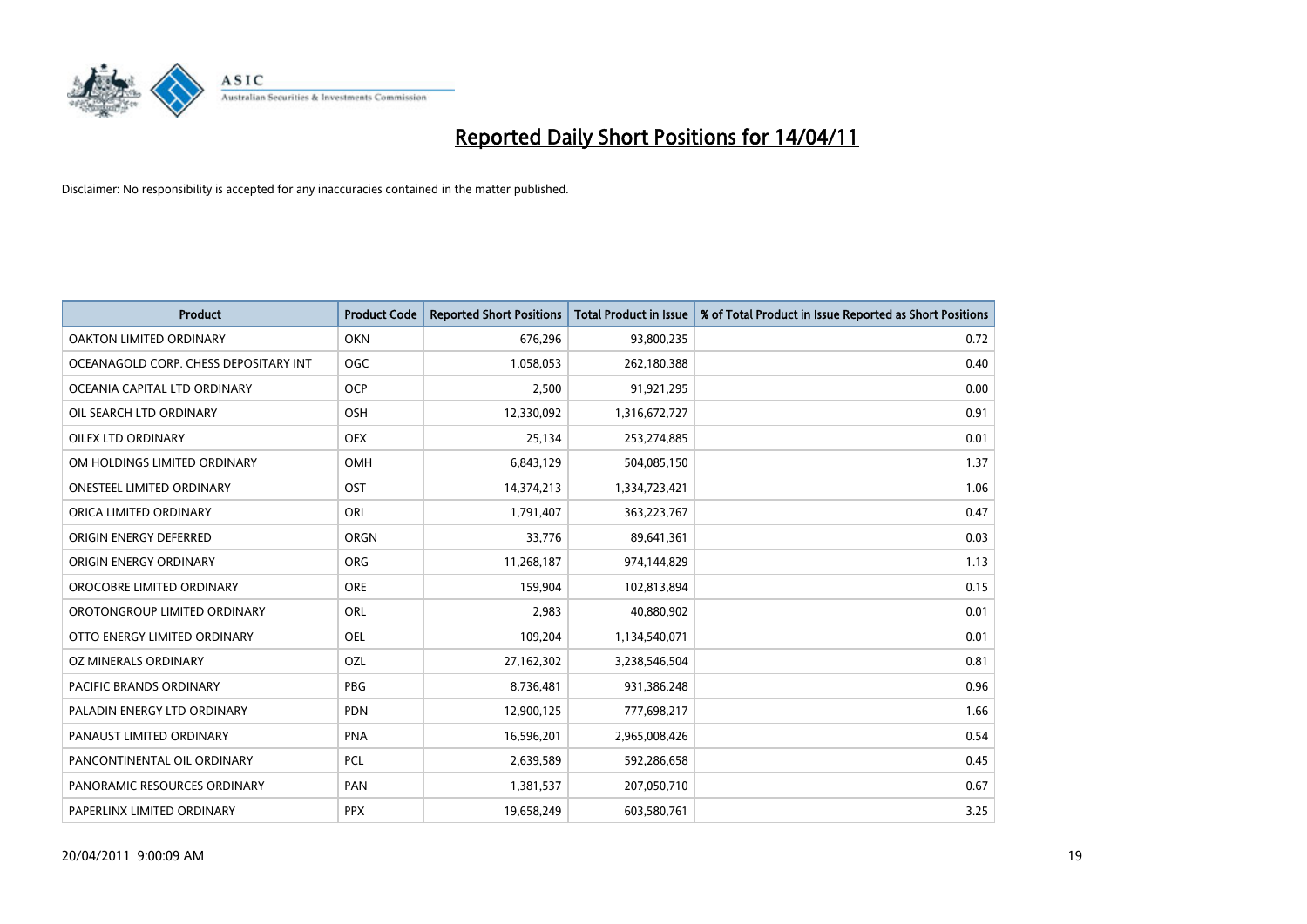

| Product                              | <b>Product Code</b> | <b>Reported Short Positions</b> | Total Product in Issue | % of Total Product in Issue Reported as Short Positions |
|--------------------------------------|---------------------|---------------------------------|------------------------|---------------------------------------------------------|
| PAPILLON RES LTD ORDINARY            | PIR                 | 291,108                         | 190,554,855            | 0.15                                                    |
| PATTIES FOODS LTD ORDINARY           | PFL                 |                                 | 138,908,853            | 0.00                                                    |
| PAYNES FIND GOLD LTD ORDINARY        | <b>PNE</b>          | 35,500                          | 36,102,498             | 0.10                                                    |
| PEET LIMITED ORDINARY                | PPC                 | 20,402                          | 302,965,804            | 0.00                                                    |
| PENINSULA ENERGY LTD ORDINARY        | <b>PEN</b>          | 505,695                         | 2,086,495,200          | 0.02                                                    |
| PERILYA LIMITED ORDINARY             | PEM                 | 278,955                         | 526,075,563            | 0.05                                                    |
| PERPETUAL LIMITED ORDINARY           | PPT                 | 2,269,823                       | 44,669,352             | 5.08                                                    |
| PERSEUS MINING LTD ORDINARY          | PRU                 | 3,936,435                       | 424,017,088            | 0.92                                                    |
| PETSEC ENERGY ORDINARY               | <b>PSA</b>          | 223,332                         | 231,283,622            | 0.10                                                    |
| PHARMAXIS LTD ORDINARY               | <b>PXS</b>          | 1,054,927                       | 228,127,809            | 0.45                                                    |
| PHOTON GROUP LTD ORDINARY            | <b>PGA</b>          | 250,510                         | 1,540,543,357          | 0.02                                                    |
| PLATINUM ASSET ORDINARY              | <b>PTM</b>          | 7,388,379                       | 561,347,878            | 1.30                                                    |
| PLATINUM AUSTRALIA ORDINARY          | <b>PLA</b>          | 5,236,635                       | 392,430,039            | 1.36                                                    |
| PLATINUM CAPITAL LTD ORDINARY        | <b>PMC</b>          |                                 | 164,959,410            | 0.00                                                    |
| PMP LIMITED ORDINARY                 | <b>PMP</b>          | 56,591                          | 335,338,483            | 0.01                                                    |
| PORT BOUVARD LIMITED ORDINARY        | PBD                 | 6,754                           | 593,868,295            | 0.00                                                    |
| PREMIER INVESTMENTS ORDINARY         | PMV                 | 408,672                         | 155,062,831            | 0.25                                                    |
| PRIMA BIOMED LTD ORDINARY            | <b>PRR</b>          | 340,621                         | 796,390,564            | 0.04                                                    |
| PRIMARY HEALTH CARE ORDINARY         | <b>PRY</b>          | 9,786,093                       | 496,103,188            | 1.95                                                    |
| PRIME INFR GROUP. STAPLED SECURITIES | PIH                 | 308,735                         | 351,776,795            | 0.09                                                    |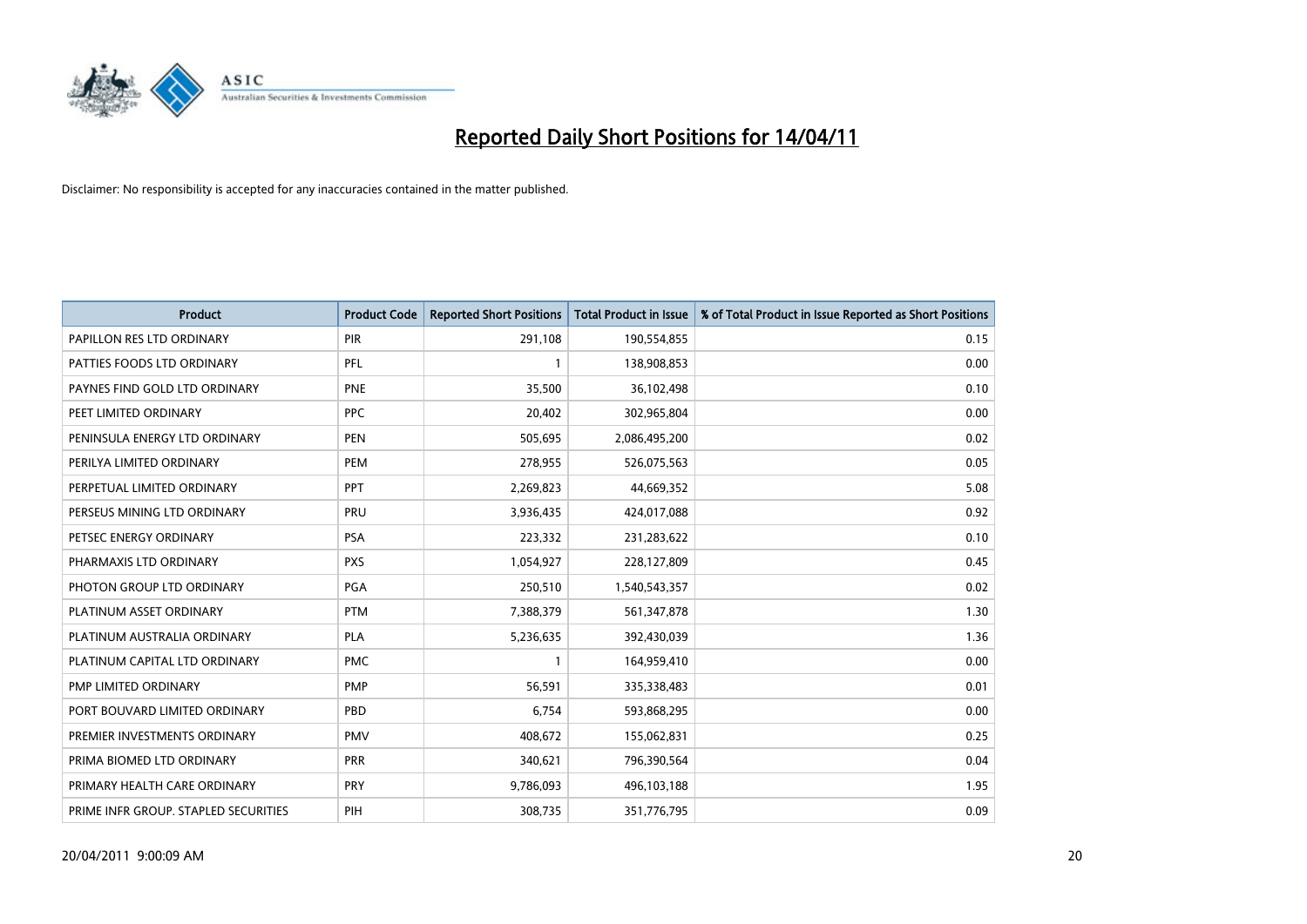

| <b>Product</b>                  | <b>Product Code</b> | <b>Reported Short Positions</b> | Total Product in Issue | % of Total Product in Issue Reported as Short Positions |
|---------------------------------|---------------------|---------------------------------|------------------------|---------------------------------------------------------|
| PRIME MEDIA GRP LTD ORDINARY    | PRT                 | 14,825                          | 366,330,303            | 0.00                                                    |
| PROGEN PHARMACEUTIC ORDINARY    | PGL                 | 151,596                         | 24,709,097             | 0.61                                                    |
| PROGRAMMED ORDINARY             | <b>PRG</b>          | 383,596                         | 118,169,908            | 0.32                                                    |
| PSIVIDA CORP CDI 1:1            | <b>PVA</b>          | 56,878                          | 8,896,217              | 0.64                                                    |
| <b>QANTAS AIRWAYS ORDINARY</b>  | QAN                 | 35,275,707                      | 2,265,123,620          | 1.53                                                    |
| OBE INSURANCE GROUP ORDINARY    | <b>OBE</b>          | 18,534,579                      | 1,073,894,369          | 1.67                                                    |
| OR NATIONAL LIMITED ORDINARY    | <b>ORN</b>          | 20,857,584                      | 2,440,000,000          | 0.85                                                    |
| RAMELIUS RESOURCES ORDINARY     | <b>RMS</b>          | 218,284                         | 291,208,795            | 0.06                                                    |
| RAMSAY HEALTH CARE ORDINARY     | <b>RHC</b>          | 1,532,712                       | 202,081,252            | 0.74                                                    |
| <b>RCR TOMLINSON ORDINARY</b>   | <b>RCR</b>          | 52,891                          | 131,897,672            | 0.04                                                    |
| <b>REA GROUP ORDINARY</b>       | <b>REA</b>          | 74,741                          | 129,691,280            | 0.05                                                    |
| <b>RECKON LIMITED ORDINARY</b>  | <b>RKN</b>          | 683                             | 133,384,060            | 0.00                                                    |
| RED 5 LIMITED ORDINARY          | <b>RED</b>          | 40,480                          | 1,283,597,526          | 0.00                                                    |
| <b>RED FORK ENERGY ORDINARY</b> | <b>RFE</b>          | 33,033                          | 160,035,000            | 0.02                                                    |
| REED RESOURCES LTD ORDINARY     | <b>RDR</b>          | 268,204                         | 262,237,201            | 0.10                                                    |
| REGIS RESOURCES ORDINARY        | <b>RRL</b>          | 2,601,763                       | 431,150,415            | 0.61                                                    |
| RESMED INC CDI 10:1             | <b>RMD</b>          | 11,459,989                      | 1,534,676,730          | 0.76                                                    |
| RESOLUTE MINING ORDINARY        | <b>RSG</b>          | 4,404,003                       | 467,464,116            | 0.95                                                    |
| RESOURCE GENERATION ORDINARY    | <b>RES</b>          | 305,041                         | 244,400,530            | 0.12                                                    |
| RETAIL FOOD GROUP ORDINARY      | <b>RFG</b>          | 1,955                           | 107,788,918            | 0.00                                                    |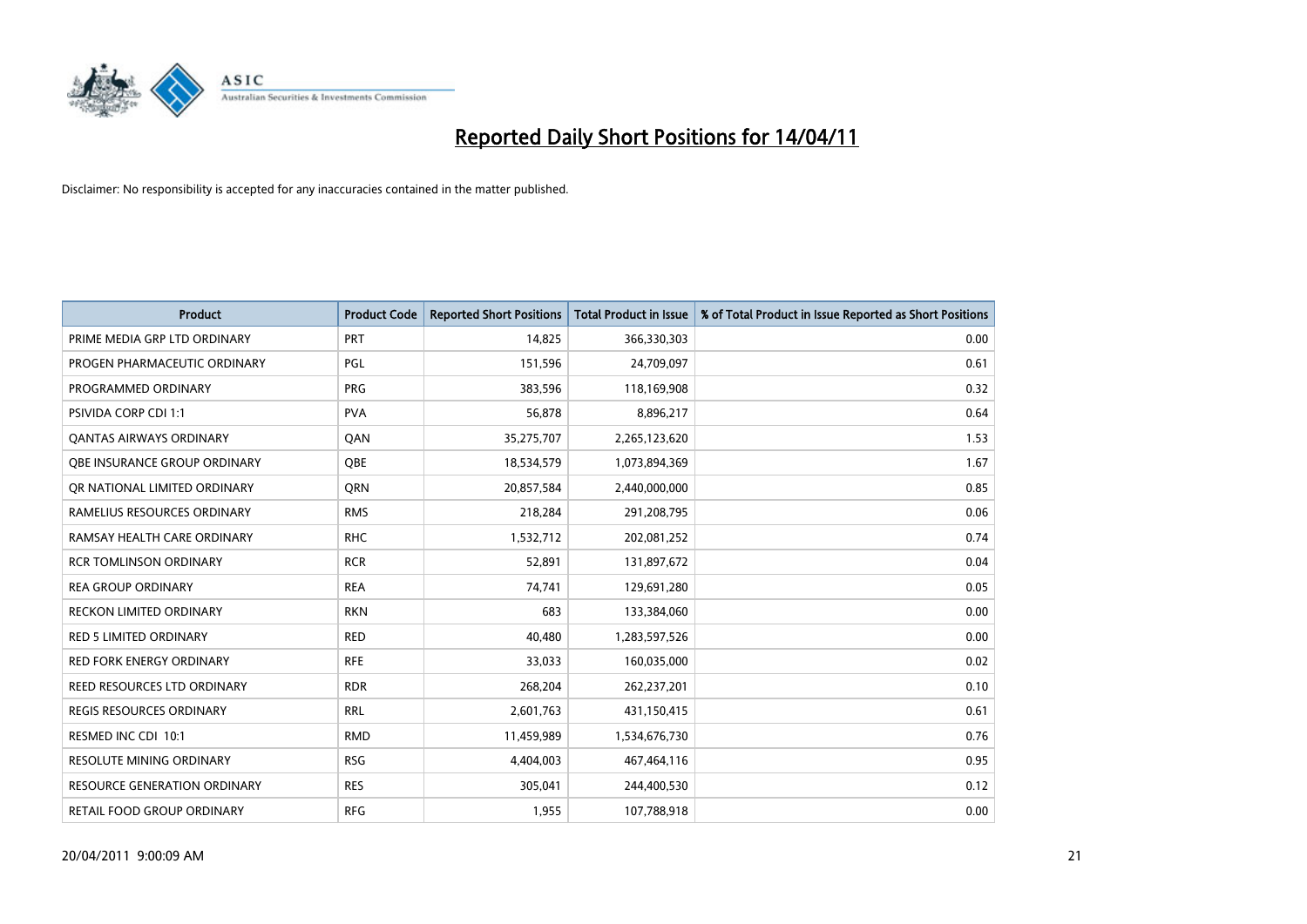

| <b>Product</b>                     | <b>Product Code</b> | <b>Reported Short Positions</b> | Total Product in Issue | % of Total Product in Issue Reported as Short Positions |
|------------------------------------|---------------------|---------------------------------|------------------------|---------------------------------------------------------|
| REVERSE CORP LIMITED ORDINARY      | <b>REF</b>          | 25,141                          | 92,382,175             | 0.03                                                    |
| REX MINERALS LIMITED ORDINARY      | <b>RXM</b>          | 176,615                         | 150,688,879            | 0.10                                                    |
| <b>RHG LIMITED ORDINARY</b>        | <b>RHG</b>          | 103,047                         | 318,745,978            | 0.02                                                    |
| <b>RIDLEY CORPORATION ORDINARY</b> | <b>RIC</b>          | 801,517                         | 307,817,071            | 0.26                                                    |
| RIO TINTO LIMITED ORDINARY         | <b>RIO</b>          | 14,470,390                      | 435,758,720            | 3.30                                                    |
| <b>RIVERCITY MOTORWAY STAPLED</b>  | <b>RCY</b>          | 132,000                         | 957,010,115            | 0.01                                                    |
| RIVERSDALE MINING ORDINARY         | <b>RIV</b>          | 253,323                         | 244,431,186            | 0.10                                                    |
| ROBUST RESOURCES ORDINARY          | <b>ROL</b>          | 1,120,235                       | 84,944,097             | 1.32                                                    |
| ROC OIL COMPANY ORDINARY           | <b>ROC</b>          | 6,816,880                       | 713,154,560            | 0.95                                                    |
| <b>RP DATA LTD ORDINARY</b>        | <b>RPX</b>          | 364,038                         | 149,246,421            | 0.24                                                    |
| SAI GLOBAL LIMITED ORDINARY        | SAI                 | 297,270                         | 199,552,155            | 0.13                                                    |
| SALMAT LIMITED ORDINARY            | <b>SLM</b>          | 148,275                         | 159,767,799            | 0.09                                                    |
| SAMSON OIL & GAS LTD ORDINARY      | <b>SSN</b>          | 3,184,350                       | 1,726,088,509          | 0.18                                                    |
| SANDFIRE RESOURCES ORDINARY        | <b>SFR</b>          | 614,122                         | 148,309,969            | 0.40                                                    |
| SANTOS LTD ORDINARY                | <b>STO</b>          | 6,601,125                       | 877,913,584            | 0.73                                                    |
| SARACEN MINERAL ORDINARY           | <b>SAR</b>          | 719,448                         | 492,151,415            | 0.13                                                    |
| SEDGMAN LIMITED ORDINARY           | <b>SDM</b>          | 412,918                         | 209,752,689            | 0.20                                                    |
| SEEK LIMITED ORDINARY              | <b>SEK</b>          | 7,144,472                       | 336,584,488            | 2.12                                                    |
| SENETAS CORPORATION ORDINARY       | <b>SEN</b>          | 756,999                         | 463,105,195            | 0.16                                                    |
| SENEX ENERGY LIMITED ORDINARY      | SXY                 | 3                               | 738,361,069            | 0.00                                                    |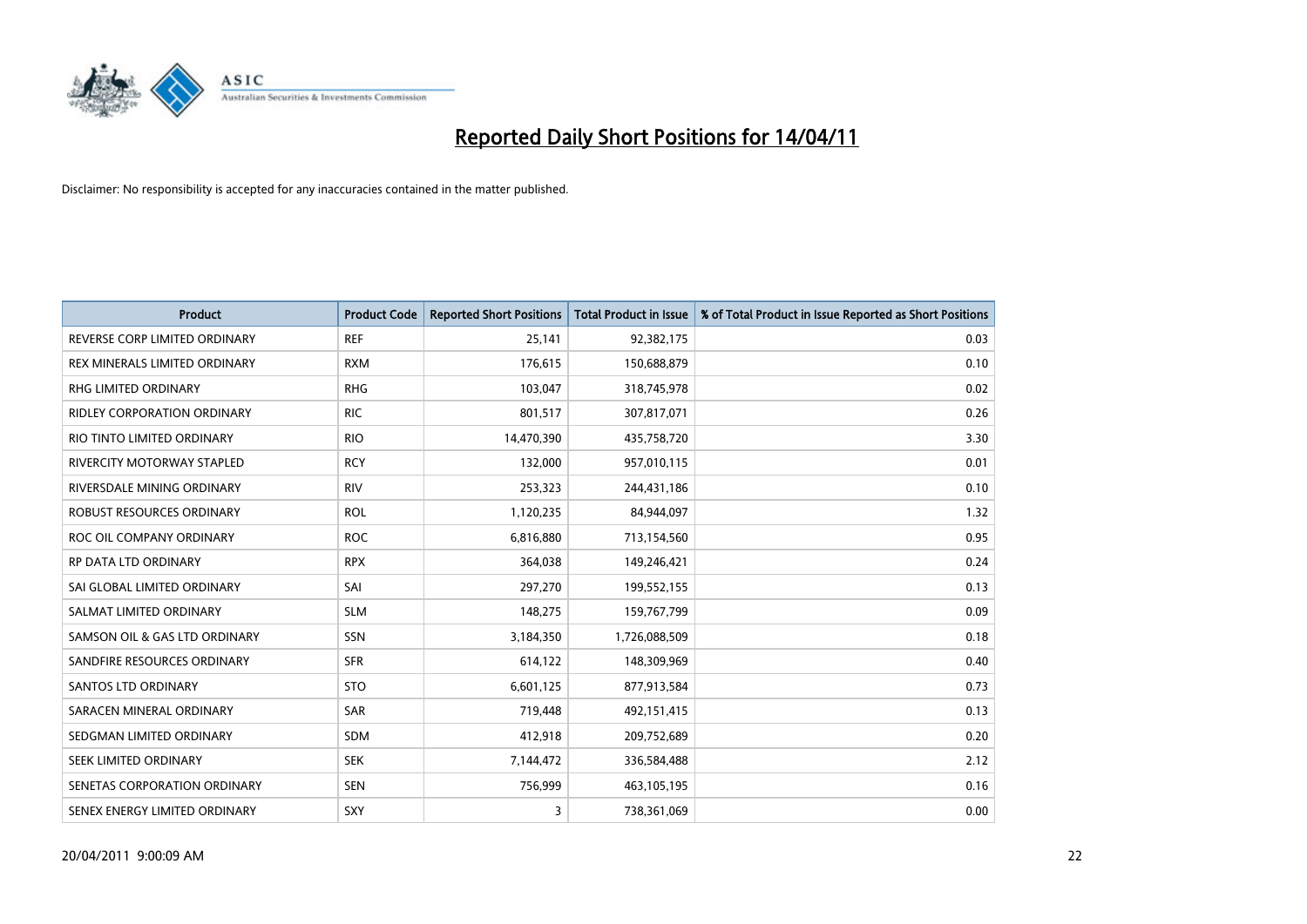

| <b>Product</b>                           | <b>Product Code</b> | <b>Reported Short Positions</b> | <b>Total Product in Issue</b> | % of Total Product in Issue Reported as Short Positions |
|------------------------------------------|---------------------|---------------------------------|-------------------------------|---------------------------------------------------------|
| SERVCORP LIMITED ORDINARY                | SRV                 | 77.855                          | 98,440,807                    | 0.08                                                    |
| SERVICE STREAM ORDINARY                  | <b>SSM</b>          | 344,663                         | 283,418,867                   | 0.12                                                    |
| SEVEN GROUP HOLDINGS ORDINARY            | <b>SVW</b>          | 484.680                         | 305,410,281                   | 0.12                                                    |
| SIGMA PHARMACEUTICAL ORDINARY            | <b>SIP</b>          | 18,198,246                      | 1,178,626,572                 | 1.52                                                    |
| SILEX SYSTEMS ORDINARY                   | <b>SLX</b>          | 338,605                         | 170,128,997                   | 0.20                                                    |
| SILVER LAKE RESOURCE ORDINARY            | <b>SLR</b>          | 77,899                          | 178,882,838                   | 0.03                                                    |
| SIMS METAL MGMT LTD ORDINARY             | <b>SGM</b>          | 3,432,388                       | 205,393,914                   | 1.67                                                    |
| SINGAPORE TELECOMM. CHESS DEPOSITARY INT | SGT                 | 5,261,436                       | 276,569,442                   | 1.88                                                    |
| SKILLED GROUP LTD ORDINARY               | <b>SKE</b>          | 129,471                         | 232,963,526                   | 0.05                                                    |
| SKY CITY ENTERTAIN, ORDINARY             | <b>SKC</b>          | 117,051                         | 576,958,340                   | 0.02                                                    |
| SKY NETWORK ORDINARY                     | <b>SKT</b>          | 30,671                          | 389,139,785                   | 0.01                                                    |
| <b>SLATER &amp; GORDON ORDINARY</b>      | <b>SGH</b>          | 2,783                           | 149,320,168                   | 0.00                                                    |
| SMS MANAGEMENT, ORDINARY                 | <b>SMX</b>          | 62,375                          | 67,661,358                    | 0.09                                                    |
| SONIC HEALTHCARE ORDINARY                | SHL                 | 7,084,626                       | 388,429,875                   | 1.79                                                    |
| SOUL PATTINSON (W.H) ORDINARY            | SOL                 | 52,338                          | 238,640,580                   | 0.03                                                    |
| SOUTH BOULDER MINES ORDINARY             | <b>STB</b>          | 997                             | 86,025,688                    | 0.00                                                    |
| SP AUSNET STAPLED SECURITIES             | <b>SPN</b>          | 6,591,826                       | 2,795,115,439                 | 0.22                                                    |
| SPARK INFRASTRUCTURE STAPLED NOTE & UNIT | SKI                 | 17,747,111                      | 1,326,734,264                 | 1.33                                                    |
| SPDR 200 FUND ETF UNITS                  | <b>STW</b>          | 8                               | 50,839,159                    | 0.00                                                    |
| SPECIALTY FASHION ORDINARY               | SFH                 | 1,878,424                       | 191,686,122                   | 0.97                                                    |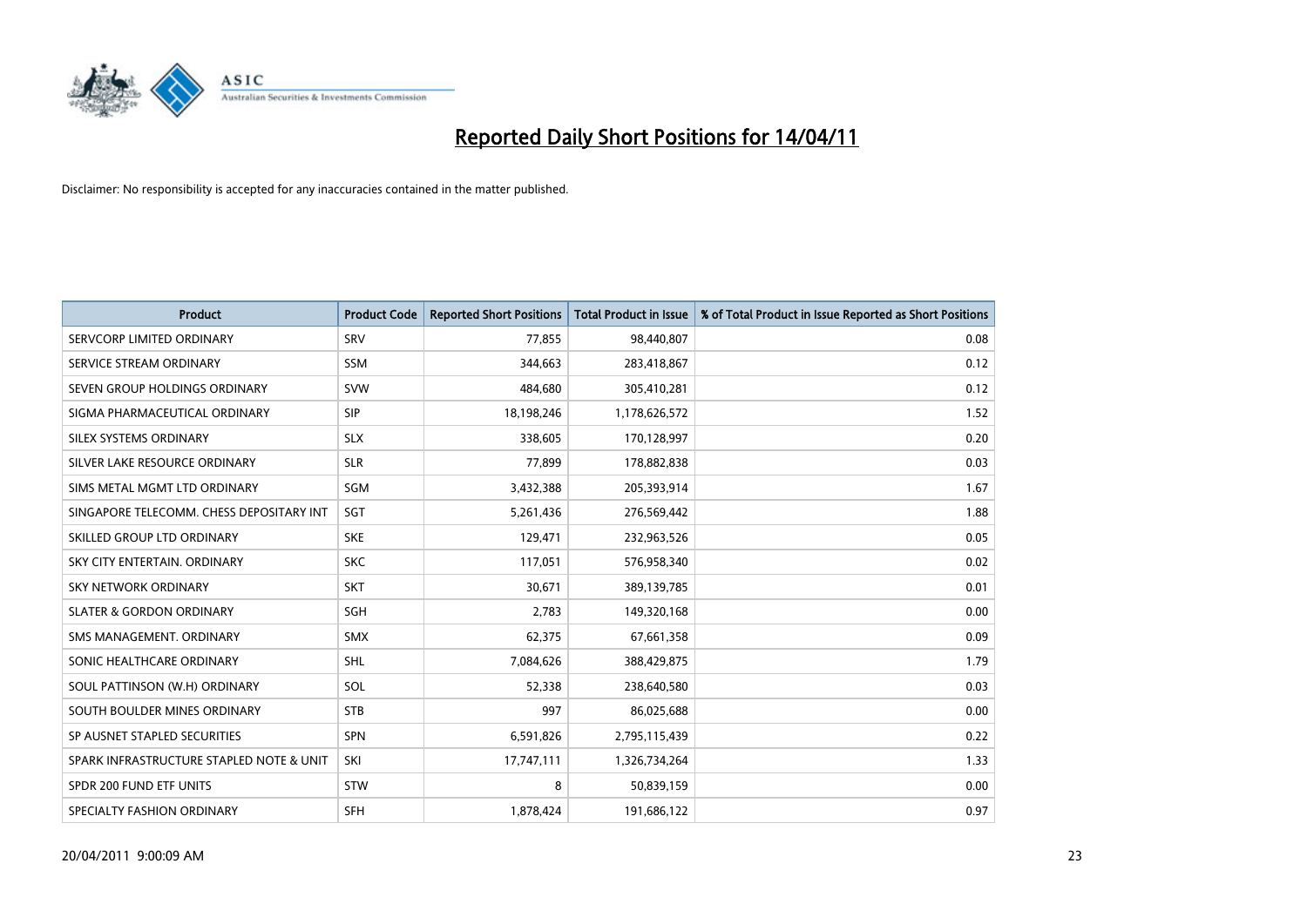

| <b>Product</b>                | <b>Product Code</b> | <b>Reported Short Positions</b> | <b>Total Product in Issue</b> | % of Total Product in Issue Reported as Short Positions |
|-------------------------------|---------------------|---------------------------------|-------------------------------|---------------------------------------------------------|
| SPHERE MINERALS LTD ORDINARY  | <b>SPH</b>          | 1.991                           | 171,348,151                   | 0.00                                                    |
| SPOTLESS GROUP LTD ORDINARY   | <b>SPT</b>          | 2,320,036                       | 261,070,153                   | 0.87                                                    |
| ST BARBARA LIMITED ORDINARY   | SBM                 | 3,402,817                       | 325,615,389                   | 1.05                                                    |
| STAGING CONNECTIONS ORDINARY  | <b>STG</b>          | 2,917,189                       | 78,317,726                    | 3.72                                                    |
| STANMORE COAL LTD ORDINARY    | <b>SMR</b>          | 77,940                          | 87,270,738                    | 0.09                                                    |
| STARPHARMA HOLDINGS ORDINARY  | SPL                 | 193,420                         | 247,402,721                   | 0.08                                                    |
| STH AMERICAN COR LTD ORDINARY | SAY                 | 9,200                           | 245,846,493                   | 0.00                                                    |
| STHN CROSS MEDIA ORDINARY     | <b>SXL</b>          | 1,628,709                       | 379,220,063                   | 0.42                                                    |
| STOCKLAND UNITS/ORD STAPLED   | <b>SGP</b>          | 11,897,639                      | 2,383,036,717                 | 0.48                                                    |
| STRAITS RES LTD. ORDINARY     | <b>SRQ</b>          | 8,006,824                       | 324,355,749                   | 2.46                                                    |
| STW COMMUNICATIONS ORDINARY   | SGN                 | 229,628                         | 364,310,964                   | 0.06                                                    |
| SUN RESOURCES NL ORDINARY     | <b>SUR</b>          | 25,000                          | 444,369,734                   | 0.01                                                    |
| SUNCORP GROUP LTD ORDINARY    | <b>SUN</b>          | 6,716,351                       | 1,286,600,980                 | 0.50                                                    |
| SUNDANCE ENERGY ORDINARY      | <b>SEA</b>          | 28,615                          | 276,709,585                   | 0.01                                                    |
| SUNDANCE RESOURCES ORDINARY   | <b>SDL</b>          | 18,787,611                      | 2,718,671,668                 | 0.68                                                    |
| SUNLAND GROUP LTD ORDINARY    | <b>SDG</b>          | 29,126                          | 224,881,794                   | 0.01                                                    |
| SUPER RET REP LTD ORDINARY    | SUL                 | 229,764                         | 130,018,739                   | 0.19                                                    |
| <b>SWICK MINING ORDINARY</b>  | <b>SWK</b>          | 1,548                           | 236,724,970                   | 0.00                                                    |
| SYMEX HOLDINGS ORDINARY       | <b>SYM</b>          | 6,633                           | 139,813,563                   | 0.00                                                    |
| TABCORP HOLDINGS LTD ORDINARY | <b>TAH</b>          | 2,203,407                       | 688,019,737                   | 0.29                                                    |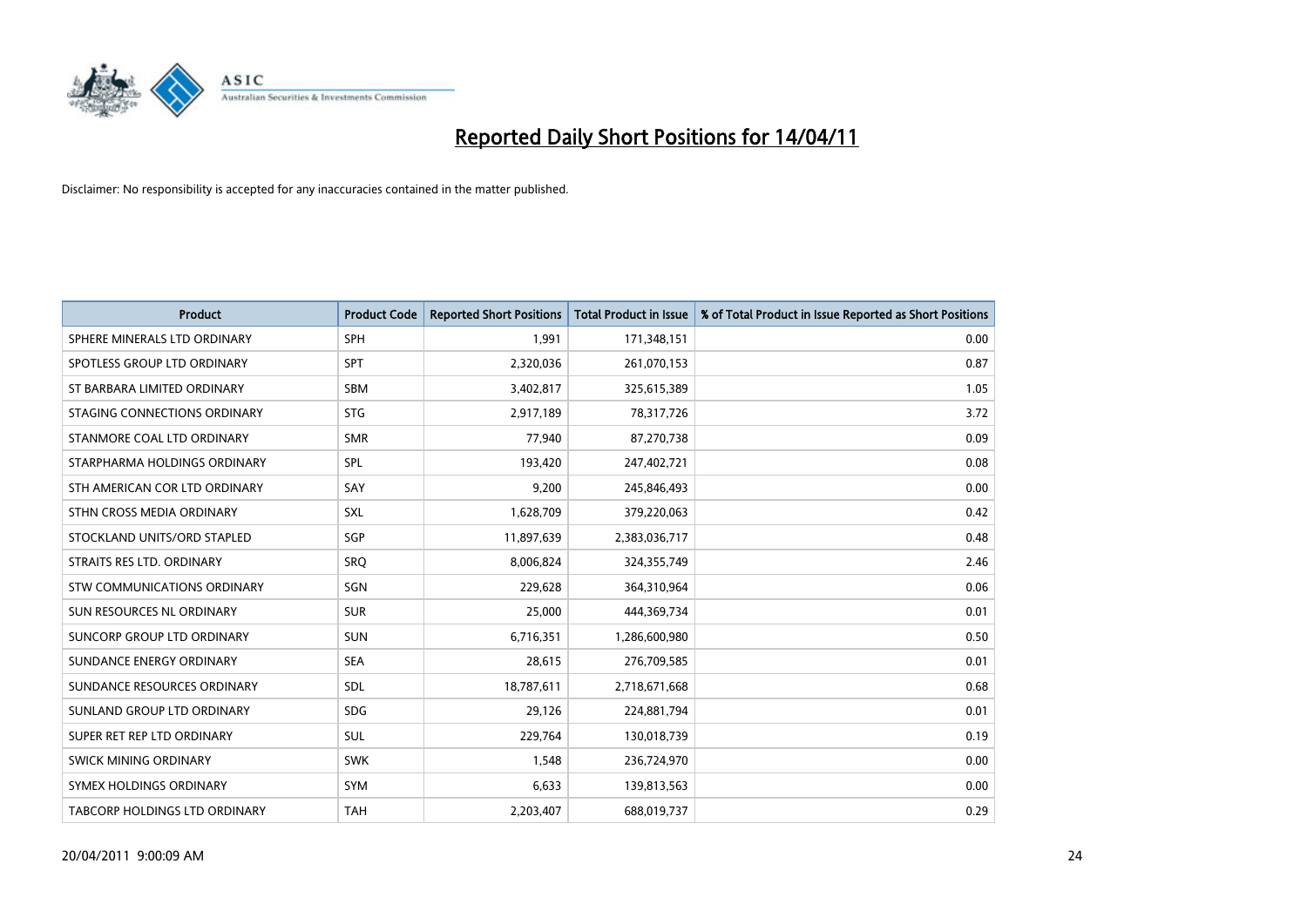

| <b>Product</b>                      | <b>Product Code</b> | <b>Reported Short Positions</b> | <b>Total Product in Issue</b> | % of Total Product in Issue Reported as Short Positions |
|-------------------------------------|---------------------|---------------------------------|-------------------------------|---------------------------------------------------------|
| <b>TALENT2 INTERNATION ORDINARY</b> | <b>TWO</b>          | $\overline{7}$                  | 142,434,450                   | 0.00                                                    |
| TALISMAN MINING ORDINARY            | <b>TLM</b>          | 3,079                           | 130,438,627                   | 0.00                                                    |
| TANAMI GOLD NL ORDINARY             | <b>TAM</b>          | 865                             | 260,997,677                   | 0.00                                                    |
| TAP OIL LIMITED ORDINARY            | <b>TAP</b>          | 640,440                         | 240,967,311                   | 0.27                                                    |
| TASSAL GROUP LIMITED ORDINARY       | <b>TGR</b>          | 57,140                          | 146,304,404                   | 0.03                                                    |
| TATTS GROUP LTD ORDINARY            | <b>TTS</b>          | 14,391,252                      | 1,318,683,208                 | 1.08                                                    |
| TELECOM CORPORATION ORDINARY        | <b>TEL</b>          | 19,018,991                      | 1,924,649,369                 | 0.98                                                    |
| TELSTRA CORPORATION, ORDINARY       | <b>TLS</b>          | 23,440,682                      | 12,443,074,357                | 0.19                                                    |
| TEN NETWORK HOLDINGS ORDINARY       | <b>TEN</b>          | 35,384,955                      | 1,045,236,720                 | 3.39                                                    |
| TERANGA GOLD CORP CDI 1:1           | <b>TGZ</b>          | 188,217                         | 150,228,220                   | 0.11                                                    |
| TFS CORPORATION LTD ORDINARY        | <b>TFC</b>          | 64.248                          | 275,789,494                   | 0.02                                                    |
| THE REJECT SHOP ORDINARY            | <b>TRS</b>          | 536,756                         | 26,033,570                    | 2.05                                                    |
| THOR MINING PLC CHESS DEPOSITARY    | <b>THR</b>          | 2,307                           | 222,489,120                   | 0.00                                                    |
| THORN GROUP LIMITED ORDINARY        | <b>TGA</b>          | 2,361                           | 129,858,924                   | 0.00                                                    |
| THUNDELARRA EXPLOR, ORDINARY        | <b>THX</b>          | 57,135                          | 153,578,927                   | 0.04                                                    |
| TIGER RESOURCES ORDINARY            | <b>TGS</b>          | 245,946                         | 668,635,549                   | 0.04                                                    |
| TIMBERCORP LIMITED ORDINARY         | <b>TIM</b>          | 90,074                          | 352,071,429                   | 0.02                                                    |
| TISHMAN SPEYER UNITS                | <b>TSO</b>          | 82,682                          | 338,440,904                   | 0.03                                                    |
| TNG LIMITED ORDINARY                | <b>TNG</b>          | 4,321                           | 284,803,062                   | 0.00                                                    |
| TOLL HOLDINGS LTD ORDINARY          | <b>TOL</b>          | 16,970,297                      | 710,128,531                   | 2.41                                                    |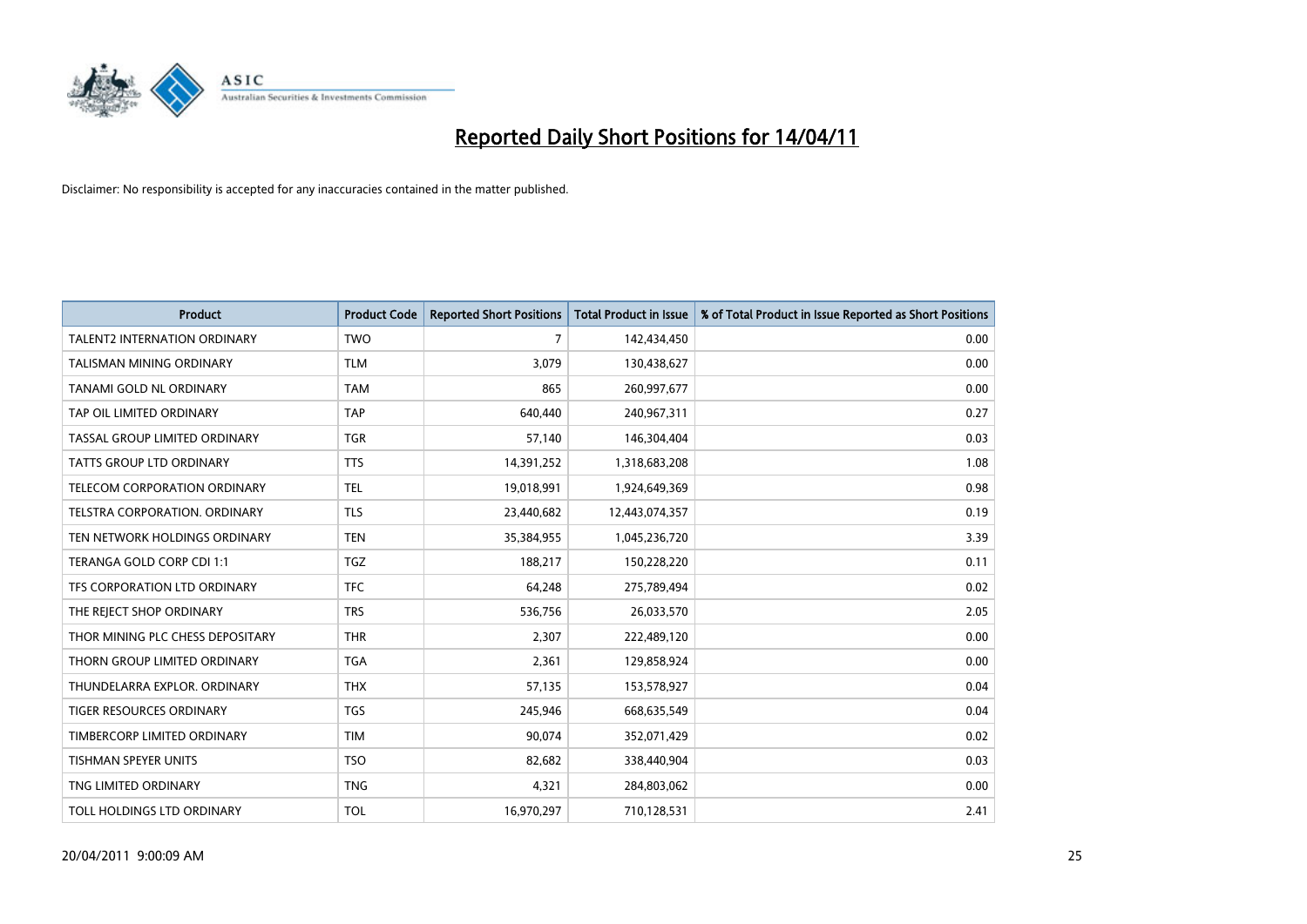

| <b>Product</b>                            | <b>Product Code</b> | <b>Reported Short Positions</b> | <b>Total Product in Issue</b> | % of Total Product in Issue Reported as Short Positions |
|-------------------------------------------|---------------------|---------------------------------|-------------------------------|---------------------------------------------------------|
| TORO ENERGY LIMITED ORDINARY              | <b>TOE</b>          | 38,752                          | 964,936,676                   | 0.00                                                    |
| <b>TOWER AUSTRALIA ORDINARY</b>           | <b>TAL</b>          | 1,318,851                       | 419,652,394                   | 0.29                                                    |
| <b>TOWER LIMITED ORDINARY</b>             | <b>TWR</b>          | 691,119                         | 263,603,448                   | 0.26                                                    |
| TOX FREE SOLUTIONS ORDINARY               | <b>TOX</b>          | 41,575                          | 92,290,500                    | 0.04                                                    |
| TPG TELECOM LIMITED ORDINARY              | <b>TPM</b>          | 4,088,607                       | 775,522,421                   | 0.52                                                    |
| TRANSFIELD SERV INFR STAPLED SECURITIES   | <b>TSI</b>          | 72,303                          | 438,756,421                   | 0.02                                                    |
| <b>TRANSFIELD SERVICES ORDINARY</b>       | <b>TSE</b>          | 4,132,325                       | 549,715,957                   | 0.74                                                    |
| TRANSPACIFIC INDUST. ORDINARY             | <b>TPI</b>          | 13,812,426                      | 960,638,735                   | 1.42                                                    |
| TRANSURBAN GROUP TRIPLE STAPLED SEC.      | <b>TCL</b>          | 4,449,959                       | 1,443,543,731                 | 0.29                                                    |
| TRINITY GROUP STAPLED SECURITIES          | <b>TCO</b>          | 3,419                           | 231,701,539                   | 0.00                                                    |
| TROY RESOURCES NL ORDINARY                | <b>TRY</b>          | 55,923                          | 87,968,823                    | 0.05                                                    |
| <b>UGL LIMITED ORDINARY</b>               | UGL                 | 5,523,451                       | 166,047,171                   | 3.33                                                    |
| UNILIFE CORPORATION CDI US PROHIBITED     | <b>UNS</b>          | 457,072                         | 273,245,765                   | 0.16                                                    |
| UXC LIMITED ORDINARY                      | <b>UXC</b>          | 45,584                          | 305,789,718                   | 0.01                                                    |
| VALAD PROPERTY GROUP STAPLED US PROHIBIT. | <b>VPG</b>          | 3,930,311                       | 115,108,116                   | 3.41                                                    |
| <b>VDM GROUP LIMITED ORDINARY</b>         | <b>VMG</b>          | 11,116                          | 193,127,749                   | 0.01                                                    |
| <b>VENTURE MINERALS ORDINARY</b>          | <b>VMS</b>          | 173,158                         | 220,943,592                   | 0.08                                                    |
| VILLAGE ROADSHOW LTD ORDINARY             | <b>VRL</b>          | 28,508                          | 151,439,777                   | 0.02                                                    |
| <b>VIRGIN BLUE HOLDINGS ORDINARY</b>      | <b>VBA</b>          | 36,623,782                      | 2,210,197,600                 | 1.66                                                    |
| VISION GROUP HLDGS ORDINARY               | <b>VGH</b>          | 78,000                          | 74,061,110                    | 0.11                                                    |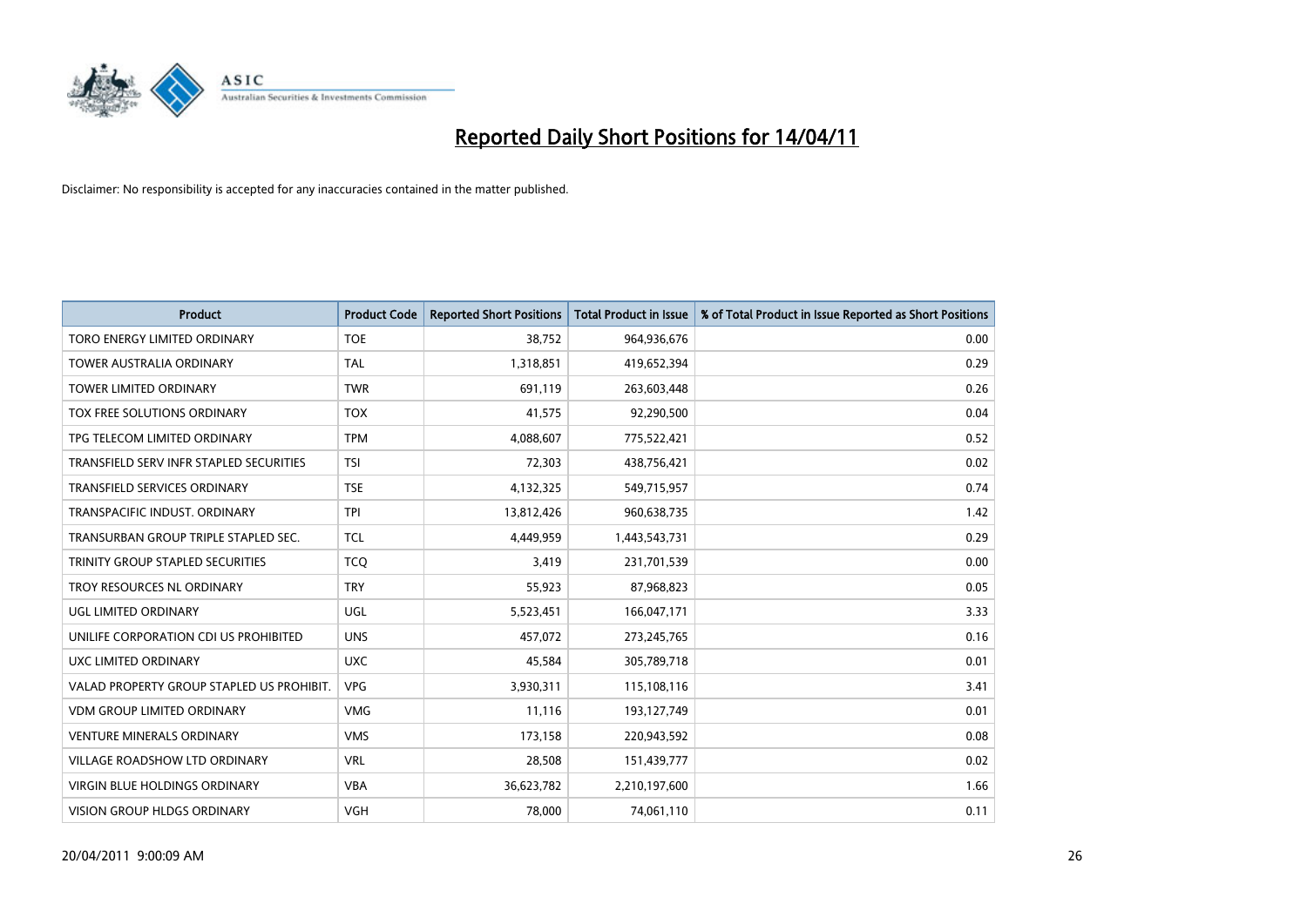

| <b>Product</b>                         | <b>Product Code</b> | <b>Reported Short Positions</b> | <b>Total Product in Issue</b> | % of Total Product in Issue Reported as Short Positions |
|----------------------------------------|---------------------|---------------------------------|-------------------------------|---------------------------------------------------------|
| <b>VITA GROUP LTD ORDINARY</b>         | <b>VTG</b>          | 75,190                          | 142,499,800                   | 0.05                                                    |
| VITERRA INC CDI 1:1                    | <b>VTA</b>          | 3,828                           | 68,629,939                    | 0.01                                                    |
| <b>WATPAC LIMITED ORDINARY</b>         | <b>WTP</b>          | 37,621                          | 183,341,382                   | 0.01                                                    |
| <b>WDS LIMITED ORDINARY</b>            | <b>WDS</b>          | 701                             | 144,055,662                   | 0.00                                                    |
| WEBIET LIMITED ORDINARY                | <b>WEB</b>          | 346,413                         | 77,961,278                    | 0.45                                                    |
| <b>WESFARMERS LIMITED ORDINARY</b>     | <b>WES</b>          | 22,804,837                      | 1,005,191,394                 | 2.24                                                    |
| WESFARMERS LIMITED PARTIALLY PROTECTED | <b>WESN</b>         | 126,566                         | 151,880,768                   | 0.06                                                    |
| WEST AUSTRALIAN NEWS DEF EX CULS       | <b>WANN</b>         | 430,007                         | 125,537,572                   | 0.34                                                    |
| WEST AUSTRALIAN NEWS ORDINARY          | <b>WAN</b>          | 2,861,115                       | 460,136,416                   | 0.61                                                    |
| WESTERN AREAS NL ORDINARY              | <b>WSA</b>          | 9,669,926                       | 179,735,899                   | 5.38                                                    |
| WESTERN DESERT RES. ORDINARY           | <b>WDR</b>          | 948                             | 154,687,785                   | 0.00                                                    |
| WESTFIELD GROUP ORD/UNIT STAPLED SEC   | <b>WDC</b>          | 7,392,278                       | 2,308,988,539                 | 0.28                                                    |
| WESTFIELD RETAIL TST UNIT STAPLED      | <b>WRT</b>          | 22,395,406                      | 3,054,166,195                 | 0.72                                                    |
| <b>WESTPAC BANKING CORP ORDINARY</b>   | <b>WBC</b>          | 26,369,837                      | 3,008,914,235                 | 0.83                                                    |
| WHITE ENERGY COMPANY ORDINARY          | <b>WEC</b>          | 10,569,406                      | 316,104,241                   | 3.32                                                    |
| WHITEHAVEN COAL ORDINARY               | <b>WHC</b>          | 1,457,154                       | 493,800,069                   | 0.30                                                    |
| WHK GROUP LIMITED ORDINARY             | <b>WHG</b>          | 34,194                          | 265,142,652                   | 0.01                                                    |
| WILDHORSE ENERGY ORDINARY              | <b>WHE</b>          | 58,822                          | 227,117,335                   | 0.02                                                    |
| WINDIMURRA VANADIUM ORDINARY           | <b>WVL</b>          | 163,685                         | 154,278,674                   | 0.11                                                    |
| WOODSIDE PETROLEUM ORDINARY            | <b>WPL</b>          | 5,142,658                       | 793,229,820                   | 0.61                                                    |